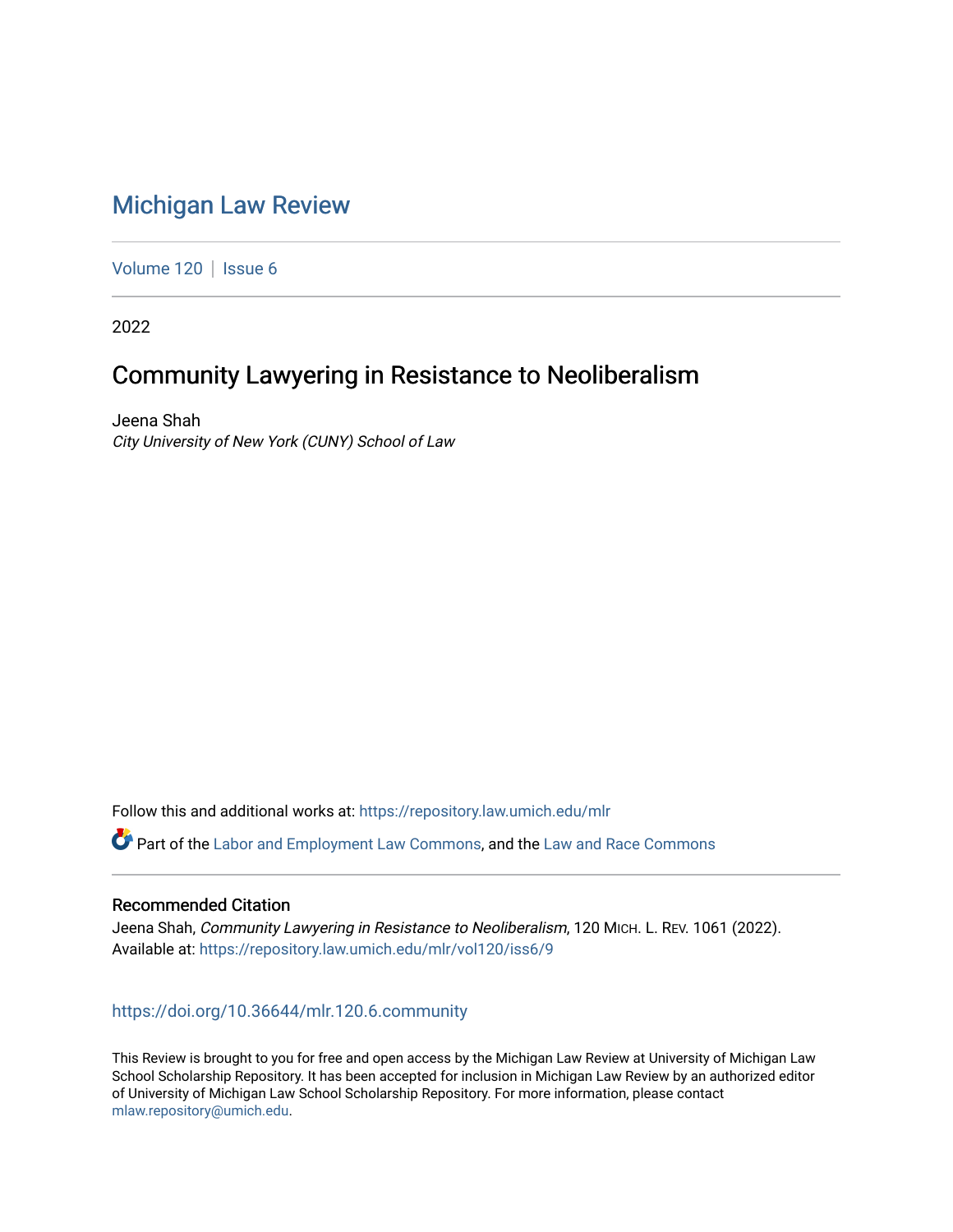# **COMMUNITY LAWYERING IN RESISTANCE TO NEOLIBERALISM**

# *Jeena Shah[\\*](#page-1-0)*

AN EQUAL PLACE: LAWYERS IN THE STRUGGLE FOR LOS ANGELES. By *Scott L. Cummings*. New York: Oxford University Press. 2021. Pp. xxi, 661. \$44.95.

### INTRODUCTION

. . . . This is a multi-layered city, unceremoniously built on hills, valleys, ravines. Flying into Burbank airport in the day, you observe gradations of trees and earth. A "city" seems to be an afterthought, skyscrapers popping up from the greenery, guarded by the mighty San Gabriels. 2. Layers of history reach deep, run red, scarring the soul of the city, a land where Chinese were lynched, Mexican resistance fighters hounded, workers and immigrants exploited, Japanese removed to concentration camps, blacks forced from farmlands in the South, then segregated, diminished.

1.

—*Luis J. Rodriguez*, Love Poems to Los Angeles<sup>[1](#page-1-1)</sup>

<span id="page-1-0"></span><sup>\*</sup> Associate Professor of Law, City University of New York (CUNY) School of Law. I am grateful for the editors of the *Michigan Law Review*, Brooke Simone and Aditya Vedapudi, for bringing my attention to Scott Cummings's immense contribution to the literature on community lawyering, as well as their incredibly insightful feedback on this Review. I would also like to thank John Whitlow for his valuable comments.

<span id="page-1-1"></span> <sup>1.</sup> Luis J. Rodriguez, *Love Poem to Los Angeles*, RATTLE (Aug. 17, 2016)[, https://www.rat](https://www.rattle.com/love-poem-to-los-angeles-by-luis-j-rodriguez/)[tle.com/love-poem-to-los-angeles-by-luis-j-rodriguez](https://www.rattle.com/love-poem-to-los-angeles-by-luis-j-rodriguez/) [\[perma.cc/XG7W-BAW6\]](https://perma.cc/XG7W-BAW6).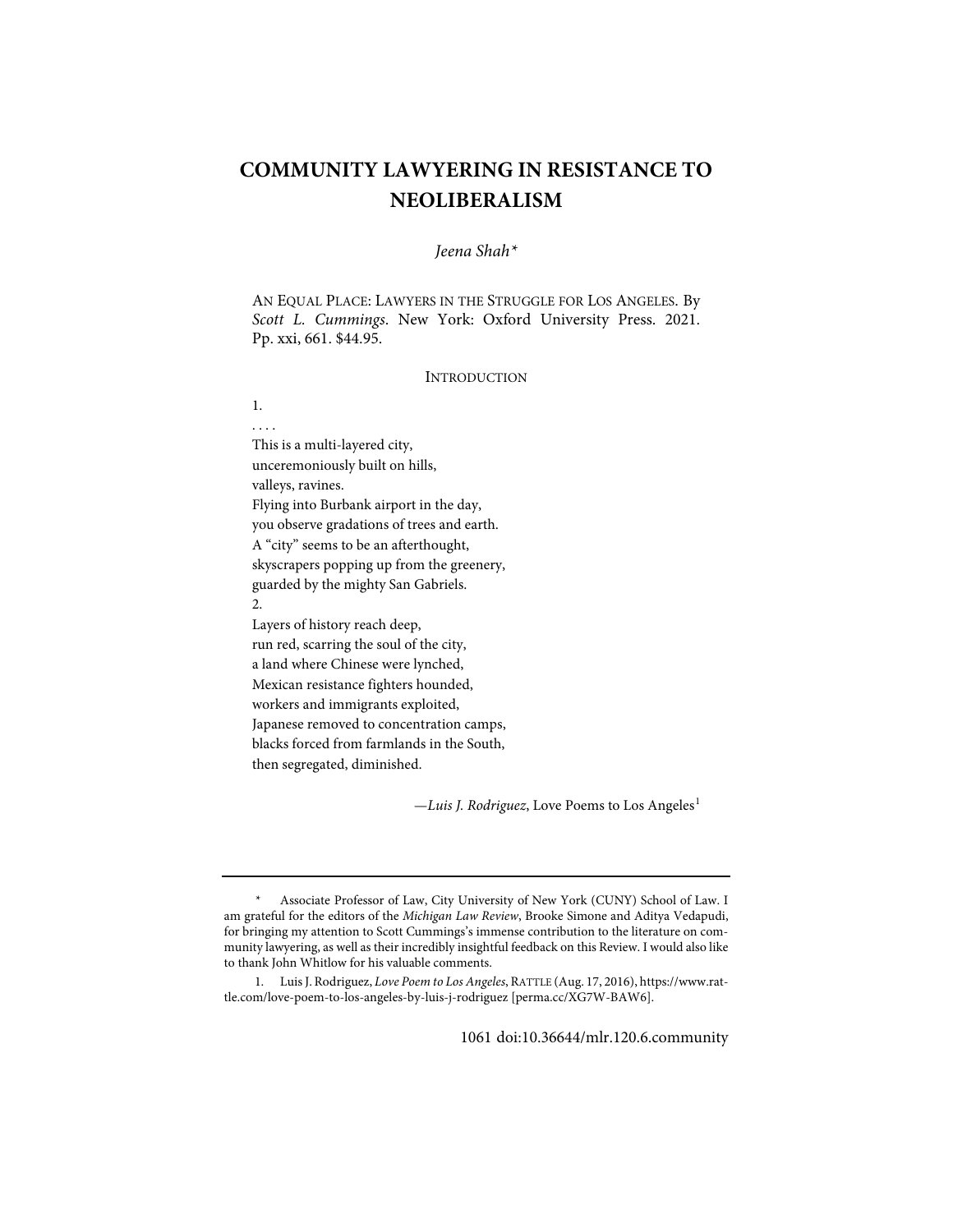Like Luis J. Rodriguez's "Love Poem to Los Angeles," Scott Cummings's *An Equal Place: Lawyers in the Struggle for Los Angeles*[2](#page-2-0) is equal parts a snapshot of Los Angeles history and a story of the resistance that makes up this piece of history.

The book captures the era that begins soon after the 1992 Rebellion, $3 \text{ con}$  $3 \text{ con}$ sidered the nation's "first 'multiethnic' riots"[4](#page-2-2) —foreshadowing the city's struggles to come—and ends with the 2008 financial crisis. *An Equal Place* illustrates how the rebellion left the city in general and its labor movement in particular to confront critical questions about the future of Los Angeles. While capital<sup>[5](#page-2-3)</sup> sought to profit from the 1992 Rebellion's aftermath—which had left "behind a repair bill of nearly \$1 billion"[6](#page-2-4) —organizers, community lawyers, and labor unions resisted the otherwise inevitable skyrocketing of inequality. *An Equal Place* tells the stories that made up their fight.

Cummings shares five stories, all told from the perspective of workers: workers qua workers, workers as people who live in gentrifying communities in need of affordable housing, and workers as people living in neglected communities in need of clean air and access to affordable food. Their stories demonstrate not only how labor is a constant site of struggle but also reveal the struggle between capital and labor over who has "the right to the city."[7](#page-2-5) Cummings opens a window into the struggle for this right.

<span id="page-2-2"></span> 4. E. Tammy Kim, *South L.A., Twenty Years Later*, GUERNICA (Apr. 15, 2012), [https://](https://www.guernicamag.com/south-l-a-twenty-years-later/) [www.guernicamag.com/south-l-a-twenty-years-later](https://www.guernicamag.com/south-l-a-twenty-years-later/) [\[perma.cc/3PK5-AL4C\]](https://perma.cc/3PK5-AL4C).

<span id="page-2-3"></span> 5. I am using "capital" here to refer to the holders of capital as one of two units required to produce a good (the two units being capital and labor) within the political economic system of capitalism. *See, e.g.*, ROBIN HAHNEL, ABCS OF POLITICAL ECONOMY: A MODERN APPROACH 54–55 (rev. & expanded ed. 2014). Capital itself consists of those instruments that are inherently valuable to the production process (land and natural materials) and those backed by such value or legally constructed as valuable (financial instruments and intellectual property protections). By "capitalism," I am referring to a system designed to serve the imperatives of capital accumulation. *See* Jesse A. Myerson, *Markets in the Next System*, THE NEXT SYS. PROJECT (Jan. 21, 2016), <https://thenextsystem.org/markets-in-the-next-system>[\[perma.cc/R8NM-GEBB\]](https://perma.cc/R8NM-GEBB). Simply put, my use of these terms is based on the view that the central concern of a capitalist political economy is for holders of capital to generate more capital.

<span id="page-2-4"></span> 6. Melissa Chadburn, *The Destructive Force of Rebuild LA*, CURBED L.A. (Apr. 27, 2017, 10:00 AM)[, https://la.curbed.com/2017/4/27/15442350/1992-los-angeles-riots-rebuild](https://la.curbed.com/2017/4/27/15442350/1992-los-angeles-riots-rebuild-la)[la](https://la.curbed.com/2017/4/27/15442350/1992-los-angeles-riots-rebuild-la) [\[perma.cc/P7GS-CZZL\]](https://perma.cc/P7GS-CZZL).

 <sup>2.</sup> Professor of Law, UCLA School of Law.

<span id="page-2-1"></span><span id="page-2-0"></span> <sup>3.</sup> The rebellion followed the acquittal of four white police officers accused of beating Black motorist Rodney King. The roots of the rebellion have been traced to decades of abuse by the police, growth of the carceral state, austerity, increasing economic inequality along racial lines, and interracial tensions among communities of color. *See, e.g.*, James H. Johnson, Jr. & Walter C. Farrell, Jr., *The Fire This Time: The Genesis of the Los Angeles Rebellion of 1992*, 71 N.C. L. REV. 1403 (1993).

<span id="page-2-5"></span> <sup>7.</sup> David Harvey, *The Right to the City*, 53 NEW LEFT REV. 23, 23 (2008) ("The right to the city is far more than the individual liberty to access urban resources: it is a right to change ourselves by changing the city. It is, moreover, a common rather than an individual right since this transformation inevitably depends upon the exercise of a collective power to reshape the processes of urbanization.").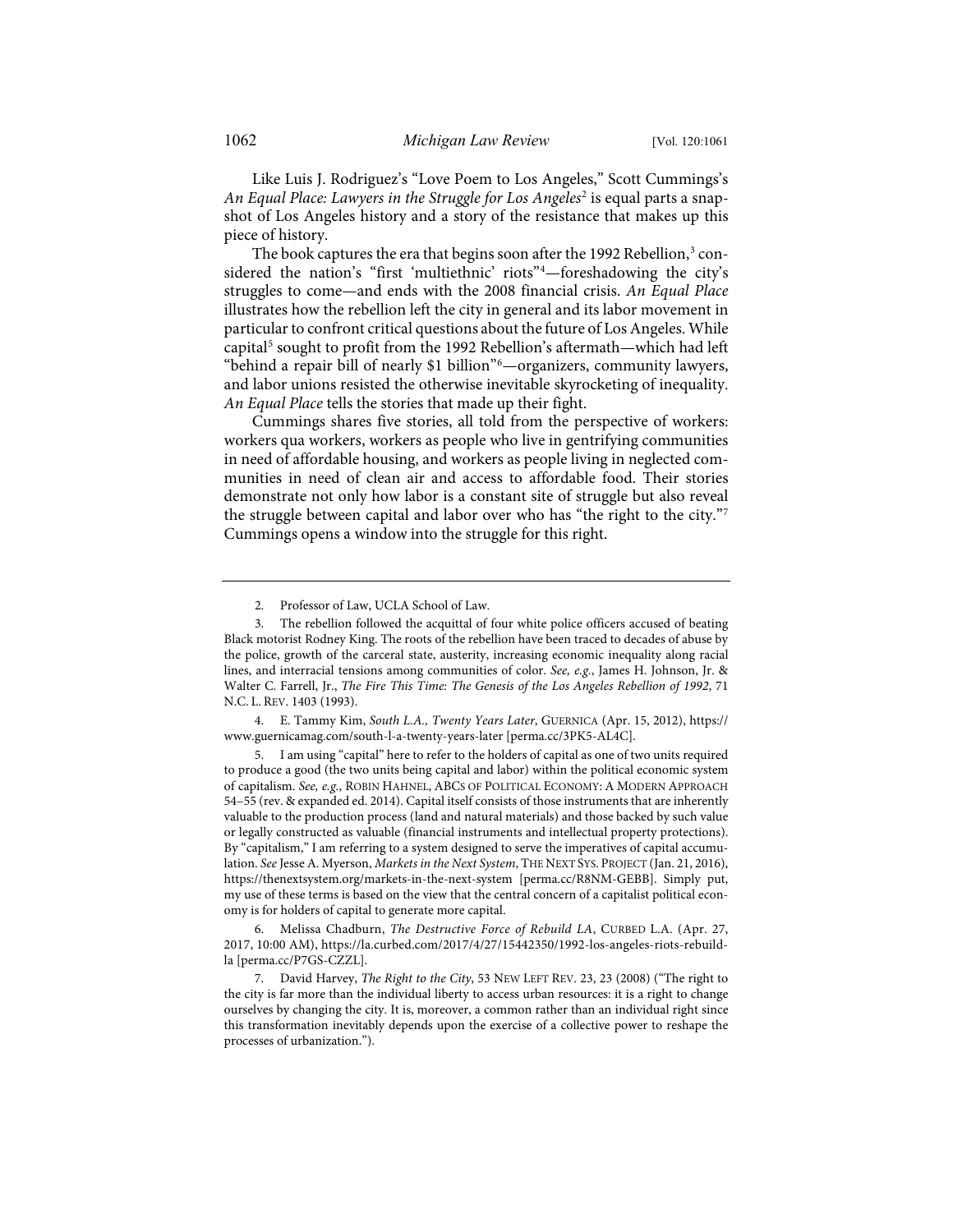Separately, yet simultaneously, the stories describe an era that birthed a new approach to social justice lawyering. This approach seeks to provide creative and dynamic legal support to community-based movements that address the harms of neoliberalism. Cummings's stories carefully detail the ways in which this "new generation of lawyers, embedded in local networks and committed to local action" contributed to efforts to ensure "marginalized workers ha[d] greater protections, better wages and benefits, and a larger voice in the workplace and politics" (p. 446). The stories illustrate lawyers' vast toolkit to support workers: across legal fields (labor, employment, environment, civil liberties, and local government), across jurisdictions (local, state, and national), and across legal tactics (litigation, policy advocacy, negotiation, drafting, and education). Readers learn not only about the particularities of the struggle in Los Angeles—and the key role played by lawyers—but also about the origins of nationwide phenomena like the National Day Laborer Organizing Network (NDLON) (chapter 3), which has since supported day-labor or-ganizing in dozens of cities,<sup>[8](#page-3-0)</sup> and community benefits agreements (CBAs) (chapter 4), a tool that has become "standard practice" for urban development projects nationwide.[9](#page-3-1)

<span id="page-3-5"></span><span id="page-3-4"></span>The stories in *An Equal Place* inspire and instruct. They show that neoliberalism's logic need not be a city's inevitable path. As all-consuming as capital is, community resistance is both meaningful and concrete. The stories also show that lawyers can form a key part of that resistance—that the criticism born from critical legal studies<sup>[10](#page-3-2)</sup> has not done away with actualizing social justice lawyering. For today's justice-minded law students and lawyers schooled in the critiques of the "legal liberal project" (p. 478) and disillusioned with the law, this book offers a detailed account of how their immediate predecessors addressed such concerns through their practice. If, as Angela Y. Davis reminds us, knowledge is built through struggle,<sup>[11](#page-3-3)</sup> then books like *An Equal Place* are critical to a social justice lawyer's education.

<span id="page-3-6"></span><span id="page-3-0"></span> <sup>8.</sup> *See Our Member Organizations*, NAT'L DAY LABORER ORG. NETWORK[, https://ndlon.](https://ndlon.org/about-us/members/) [org/about-us/members](https://ndlon.org/about-us/members/) [\[perma.cc/E4K3-SV2E\]](https://perma.cc/E4K3-SV2E).

<span id="page-3-1"></span> <sup>9.</sup> Edward W. De Barbieri, *Do Community Benefits Agreements Benefit Communities?*, 37 CARDOZO L. REV. 1773, 1776 (2016). For a progressive critique of CBAs, see Samikchhya Bhusal, *Reframing Community Benefits Agreements: Accelerated Gentrification, Negotiated Defeats, and Collective Resistance in Los Angeles*, NOLYMPICS L.A. (July 23, 2021), [https://nolym](https://nolympicsla.com/2021/07/23/cba/)[picsla.com/2021/07/23/cba](https://nolympicsla.com/2021/07/23/cba/) [\[perma.cc/3YNR-R4U3\]](https://perma.cc/3YNR-R4U3).

<span id="page-3-2"></span><sup>10.</sup> Kimberlé Williams Crenshaw captures a central understanding of the relationship between law and social justice within the framework of critical legal studies as follows: "If law functions to reinforce a world view that things should be the way they are, then law cannot provide an effective means to challenge the present order." Kimberlé Williams Crenshaw, *Race, Reform, and Retrenchment: Transformation and Legitimation in Antidiscrimination Law*, 101 HARV. L. REV. 1331, 1352 (1988).

<span id="page-3-3"></span><sup>11.</sup> *See* Eve L. Ewing, *Mariame Kaba: Everything Worthwhile Is Done with Other People*, ADI MAG. (2019), [https://adimagazine.com/articles/mariame-kaba-everything-worthwhile-is](https://adimagazine.com/articles/mariame-kaba-everything-worthwhile-is-done-with-other-people/)[done-with-other-people](https://adimagazine.com/articles/mariame-kaba-everything-worthwhile-is-done-with-other-people/) [\[perma.cc/U4CN-KZKJ\]](https://perma.cc/U4CN-KZKJ).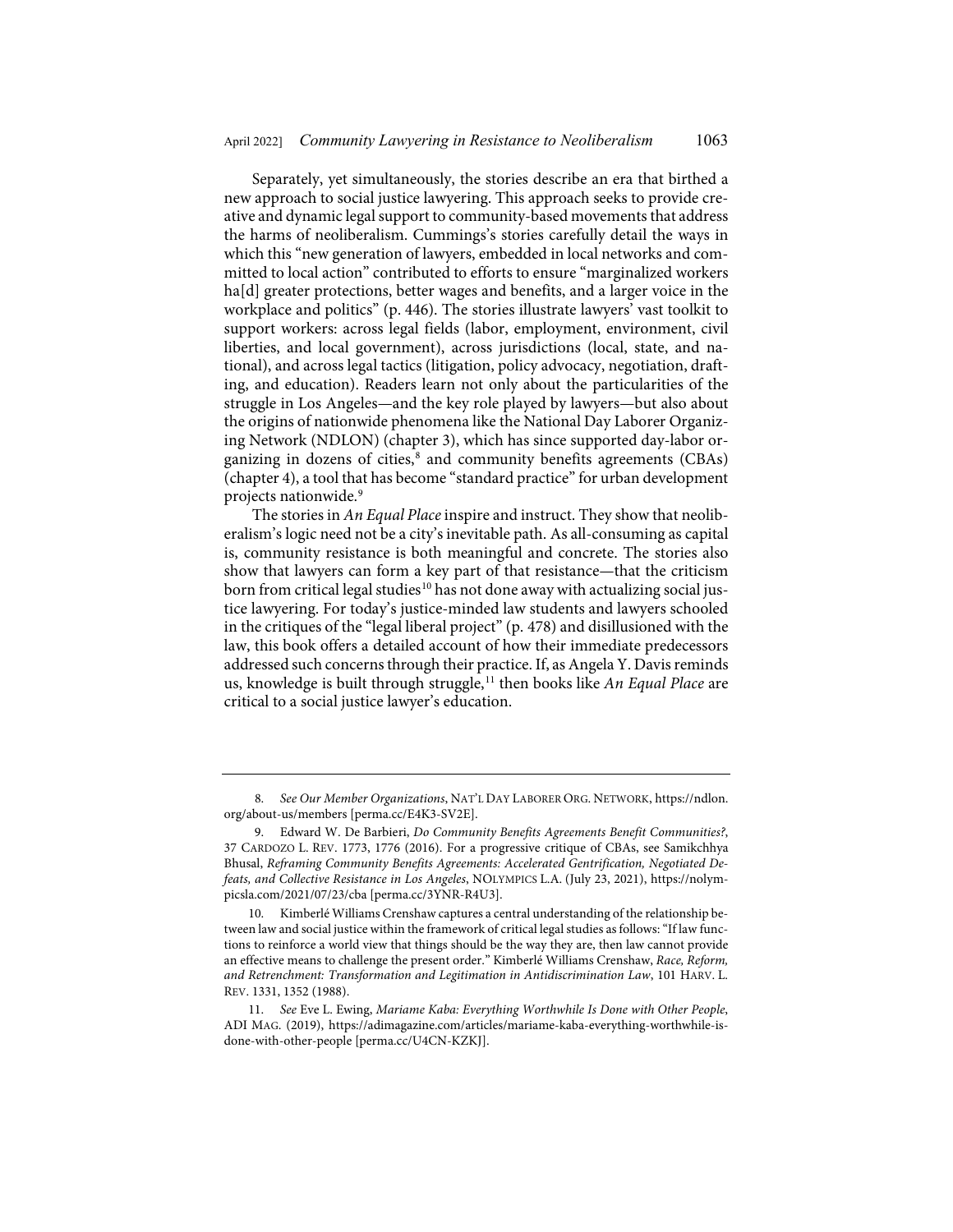This Review seeks to identify the questions the book did not answer. They are questions that today's movements, which resist "single-issue" thinking<sup>[12](#page-4-0)</sup> and conceive of themselves beyond the United States' borders, have forced upon those of us who identify as social justice lawyers. These movements are led by those who were raised in immigrant communities dislocated by trade liberalization and targeted by the so-called War on Terror, came of age amid the rise of Occupy Wall Street and Black Lives Matter, and see their future timed to the accelerating speed of the climate crisis. I view Cummings's analysis as missing two fundamental questions that these movements are asking social justice lawyers to incorporate into our work:

- 1. How do we incorporate a *radical* analysis into our work? (As Professor Davis has reminded generations of activists, "*radical* simply means 'grasping things at the root.' "<sup>13</sup>) Specifically, how do we see racial capitalism as the root cause of injustices?<sup>[14](#page-4-2)</sup>
- <span id="page-4-4"></span>2. How do we seek truly *transformative* change, meaning change that shifts power specifically by building the power of oppressed people to dismantle the systems of their oppression?<sup>[15](#page-4-3)</sup>

The newest generations of lawyers who came to law school through resistance movements are often asking these same questions.

This Review explores Cummings's stories through these two questions to offer alternative frameworks within which to assess the struggles recounted. Part I provides a brief overview of Cummings's analyses of the five campaigns for low-wage workers at the heart of *An Equal Place*. Part II offers seeds of a *radical* analysis of the forces that created Los Angeles's "low-wage worker" in this era. Such an analysis roots out the political economic system of racial capitalism, specifically its transnational and carceral dimensions. Part III offers an alternative framework to assess the role of lawyering in the book's stories of resistance, one that addresses critical race scholars' critique of the "legal liberal project" and seeks *transformative* change by understanding organizing as a *theory* of change as opposed to a *tactic* for change.

<span id="page-4-0"></span><sup>12.</sup> Evoking Audre Lorde: "There is no such thing as a single-issue struggle because we do not live single-issue lives." AUDRE LORDE, *Learning from the 60s*, *in* SISTER OUTSIDER 134, 138 (rev. ed. 2007).

<span id="page-4-1"></span><sup>13.</sup> ANGELA Y. DAVIS, *Let Us All Rise Together: Radical Perspectives on Empowerment for Afro-American Women*, *in* WOMEN, CULTURE, & POLITICS 3, 14 (Vintage Books ed. 1990).

<span id="page-4-2"></span><sup>14.</sup> *See, e.g.*, Siddhant Issar, *Listening to Black Lives Matter: Racial Capitalism and the Critique of Neoliberalism*, 20 CONTEMP. POL. THEORY 48, 55 (2021) (describing Barbara Ransby's documentation of contemporary Black activists' engagement with racial capitalism).

<span id="page-4-3"></span><sup>15.</sup> *See, e.g.*, Interview by Frank Barat with Angela Davis, in Paris (Dec. 10, 2014), *in* ANGELA Y. DAVIS, FREEDOM IS A CONSTANT STRUGGLE: FERGUSON, PALESTINE, AND THE FOUNDATIONS OF A MOVEMENT 31, 35 (Frank Barat ed., 2016) ("I don't think we can rely on governments, regardless of who is in power, to do the work that only mass movements can do."); Mari J. Matsuda, *Looking to the Bottom: Critical Legal Studies and Reparations*, 22 HARV. C.R.- C.L. L. REV. 323, 348 (1987) ("[T]he very process of struggle—the building of coalitions, the development of a voice, the flexing of organizational muscle—is so important, that at a certain level the choice of optimum issue, time and place is less critical.").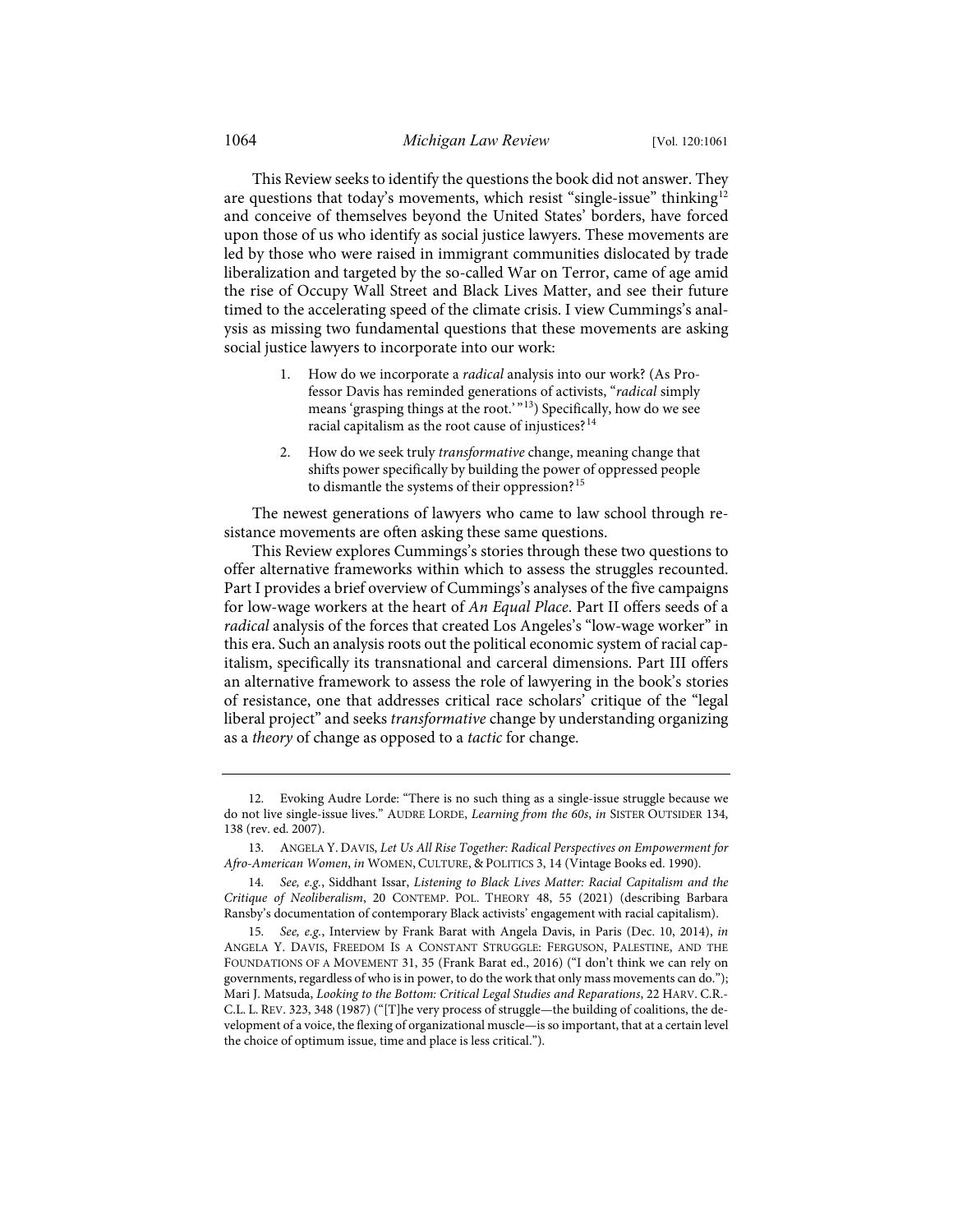Today's movements learned from the movements of prior eras. So what today's movements teach us now should guide not only how lawyers approach struggle today but also how we assess the work done to support struggles in the past. Ella Baker reminds us that "in order to see where we are going, we not only must *remember* where we have been, but we must *understand* where we have been."[16](#page-5-0) In essence, this Review asks: How can those who come after us help us better understand where we have been?

#### <span id="page-5-2"></span>I. THE CONTRIBUTIONS OF *AN EQUAL PLACE*

In *An Equal Place*, Cummings offers a text that new lawyers, and those who train them, have been searching for in recent years: contemporary stories of how communities resist the inequalities of neoliberalism and, specifically, how lawyers support those communities.

Across five case studies, Cummings traces the types of low-wage workers who formed the "the bedrock of grit and determination" of contemporary Los Angeles prior to the 2008 recession (p. 508): garment workers, toiling away in sweatshop conditions; day laborers, facing the threats of antisolicitation ordinances; retail workers, exploited by large corporate employers upon the expansion of LAX airport and the city's redevelopment projects like the Staples Center and L.A. Live; grocery workers, impacted by the growth of big-box stores like Walmart; and truck drivers, whose polluting trucks form part of the logistics tied to the Los Angeles and Long Beach ports. These workers are not those who make up the American idealization of labor: unionized white workers who are members of large unions that came together in the early twentieth century—like the Teamsters and International Longshore and Warehouse Union. They are instead the workers who were deemed "unorganizable."[17](#page-5-1)

These "unorganizable" workers in Cummings's stories came to prominence in the 1990s. They were created by a new iteration of racial capitalism in the United States, characterized by both the decline of manufacturing and

<span id="page-5-0"></span><sup>16.</sup> ROBERT P. MOSES & CHARLES E. COBB, JR., RADICAL EQUATIONS: CIVIL RIGHTS FROM MISSISSIPPI TO THE ALGEBRA PROJECT 193 (2001) (quoting Ella Baker).

<span id="page-5-1"></span><sup>17.</sup> P. 474. For a broader understanding of "unorganizable" labor, see, for example, E. Tammy Kim, *Organizing the Unorganizable*, DISSENT, Spring 2015, at 59 [https://www.dissent](https://www.dissentmagazine.org/article/worker-centers-immigrant-organizing)[magazine.org/article/worker-centers-immigrant-organizing](https://www.dissentmagazine.org/article/worker-centers-immigrant-organizing) [\[perma.cc/DW57-V39S\]](https://perma.cc/DW57-V39S). For a historical understanding of the term, see Charisse Burden-Stelly & Gerald Horne, *From Pan-Africanism to Black Internationalism*, *in* ROUTLEDGE HANDBOOK OF PAN-AFRICANISM 69, 79 (Reiland Rabaka ed., 2020) (discussing Esther V. Cooper's 1940 study on how Black domestic workers were considered "unorganizable" by organized labor, which "reified their superexploitation").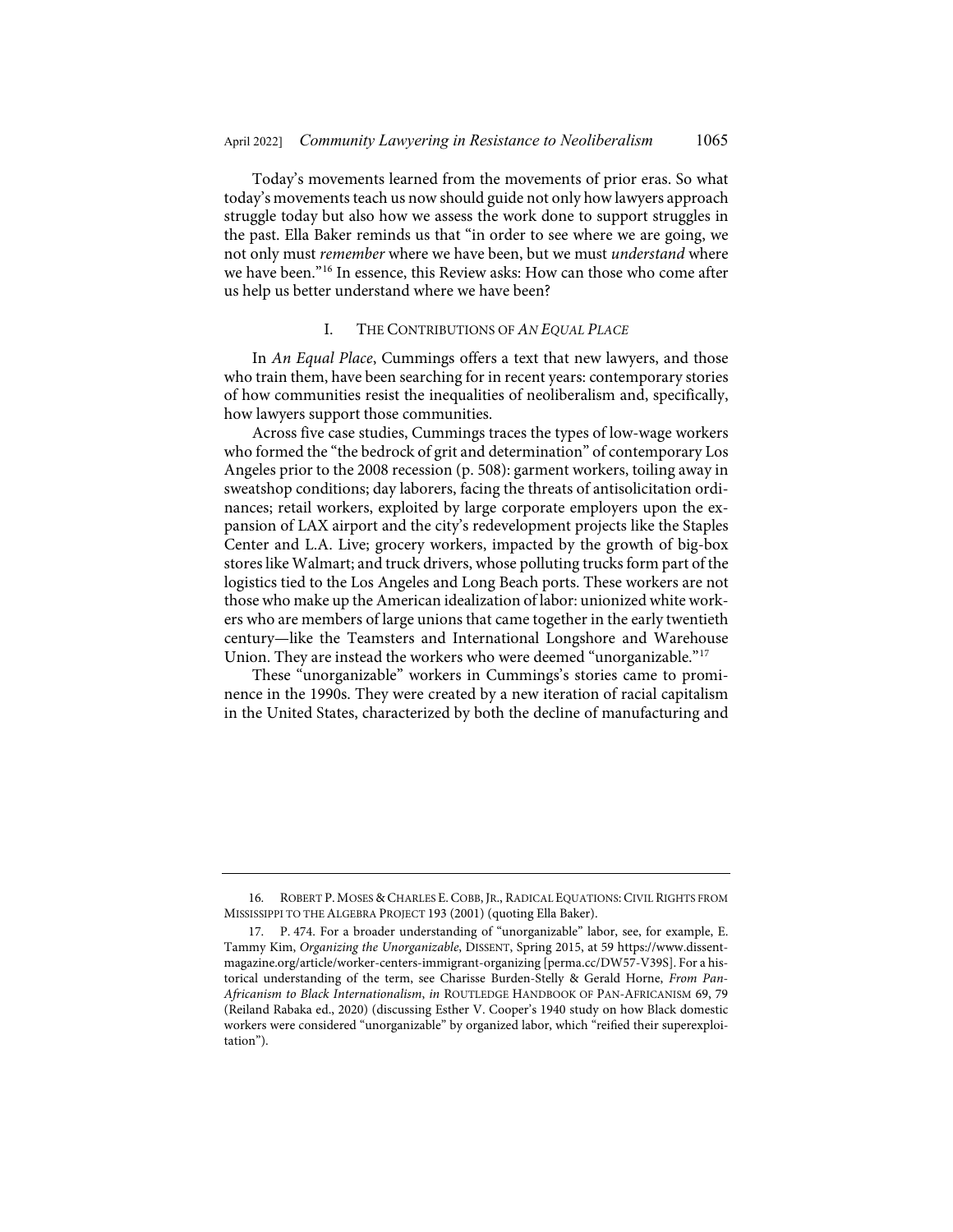<span id="page-6-0"></span>the growth of the service sector,<sup>[18](#page-6-1)</sup> and prefiguring today's gig<sup>[19](#page-6-2)</sup> and "Amazon"[20](#page-6-3) economy. This new economy was central in creating precarity not only for workers qua workers but for workers as residents, parents, and racialized bodies.<sup>[21](#page-6-4)</sup> This precariat class<sup>[22](#page-6-5)</sup> was generated as a result of capital's efforts to evade the legal architecture that the labor movement secured in the 1930s, specifically by moving manufacturing to places with fewer legal protections and changing the structure of labor relationships that necessarily remained in the United States. Cummings's stories illustrate four specific mechanisms of the latter: (1) relying on involuntarily part-time, high-turnover workers, who are harder to organize<sup>[23](#page-6-6)</sup> (the retail and big-box store model (chapters  $4-5$ )); (2) contracting out labor to smaller companies—less visible to the law—along the supply chain, which must lower the cost of their labor to remain competitive for these contracts (the sweatshop model (chapter 2)); (3) hiring "independent contractors" in lieu of employees altogether, who are, as a result, not simply left unprotected by labor law but also *prohibited* from organizing under antitrust law (the "owner-operator" model (chapter 6)); and (4) driving workers further into the underground economy through criminalizing racial-ized immigrant identities<sup>[24](#page-6-7)</sup> (the day-laborer model (chapter 3)).

<span id="page-6-8"></span>In each story, organizers and lawyers worked together to develop campaigns that combined legal, advocacy, and mobilizing tactics to call attention to and dismantle this architecture of evasion. Each chapter details the forces that created the struggles of the particular type of low-wage worker that the campaign seeks to protect, as well as the origins and operations of the campaign itself. The narratives are delivered predominantly from the perspectives of the lawyers, carefully documenting the array of tools that lawyers used to support each of the struggles: not simply litigating, but also researching, strategizing, drafting, negotiating, legitimizing, and educating. Lawyers are seen acting in local, state, and federal forums, and across the judicial, legislative, and executive branches at each level, helping campaigns execute dynamic

<span id="page-6-2"></span><span id="page-6-1"></span><sup>18.</sup> V.B. Dubal, *Wage Slave or Entrepreneur?: Contesting the Dualism of Legal Worker Identities*, 105 CALIF. L. REV. 65, 121 n.197 (2017).

<sup>19.</sup> *See id.* at 121.

<span id="page-6-3"></span><sup>20.</sup> Robert E. Scott, Opinion, *Washington Must Confront the 'Amazon Economy*,*'* HILL (May 3, 2021, 7:30 AM), [https://thehill.com/opinion/finance/551399-washington-must-con](https://thehill.com/opinion/finance/551399-washington-must-confront-the-amazon-economy)[front-the-amazon-economy](https://thehill.com/opinion/finance/551399-washington-must-confront-the-amazon-economy) [\[perma.cc/N5VC-LVYT\]](https://perma.cc/N5VC-LVYT).

<span id="page-6-4"></span><sup>21.</sup> For a discussion of the concept of racialized bodies, see Sara Ahmed, *Racialized Bodies*, *in* REAL BODIES 46 (Mary Evans & Ellie Lee eds., 2002).

<span id="page-6-5"></span><sup>22.</sup> Dubal, *supra* not[e 18,](#page-6-0) at 67 (defining the "precariat" as "a class of workers whose relationship to employment is precarious or risky because it lacks stability and the benefits of regulation").

<span id="page-6-6"></span><sup>23.</sup> *See, e.g.*, Sarah Jaffe, *America's Massive Retail Workforce Is Tired of Being Ignored*, RACKED (June 20, 2017, 10:00 AM)[, https://www.racked.com/2017/6/20/15817988/retail-work](https://www.racked.com/2017/6/20/15817988/retail-workers-unions-american-jobs)[ers-unions-american-jobs](https://www.racked.com/2017/6/20/15817988/retail-workers-unions-american-jobs) [\[perma.cc/3U6Z-SRDP\]](https://perma.cc/3U6Z-SRDP).

<span id="page-6-7"></span><sup>24.</sup> *See generally* Cecilia Menjívar, *The Racialization of "Illegality,"* DÆDALUS, Spring 2021, at 91 (describing how immigration laws in a "post-racial" context render certain immigrant groups illegal in a way that produces the "racialization of illegality").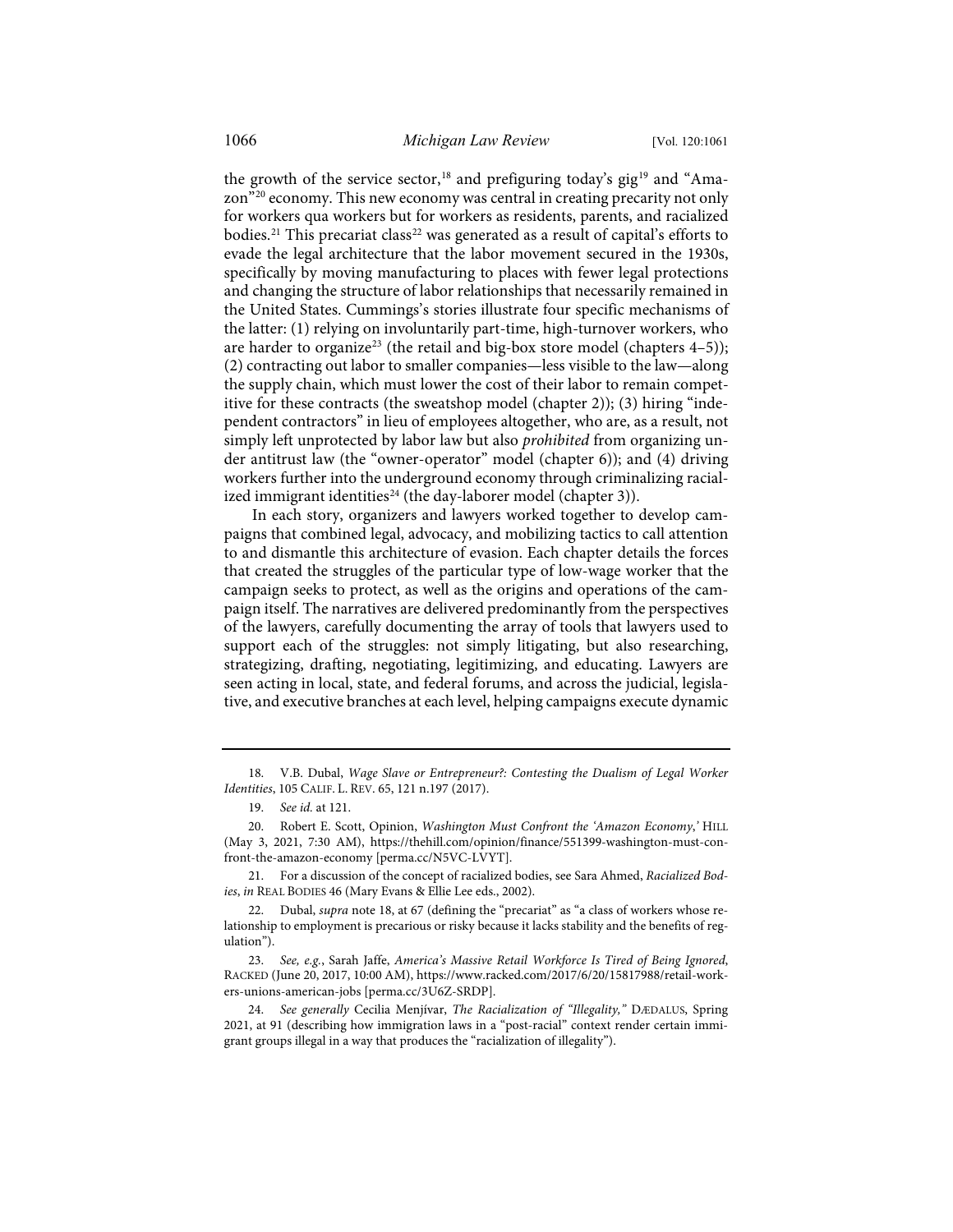strategies that require pulling every possible lever of power. The stories document the ways, for example, that lawyers "shepherd policy through administrative agency review" by drafting legal opinions that "provide[] legal legitimacy" necessary for elected officials to enact laws and policies (p. 487). They present how lawyers study and break down complicated government programs and processes in order to help campaigns develop strategies for community intervention and leverage. To the extent that litigation remains a major tool in a lawyer's arsenal, the stories show how it may be deployed "offensively, as one piece of larger integrated campaigns to win policy, and defensively, as an important tool to resist opponents' legal challenges to undo those victories" (p. 485) as well as to protect organizers and community members from retaliation for their resistance efforts (p. 487).

The stories also provide a window into the roles that community lawyers can play behind the scenes in creating "new legal knowledge" that drives policy outcomes (p. 485). New legal knowledge is the result of "integrating knowledge across disciplines and institutions in order to create solutions to complex problems" (p. 485; emphasis omitted). The lawyers in Cummings's stories "had to amass sophisticated knowledge" beyond the labor law traditionally associated with supporting low-wage workers (p. 487). For example, many of the campaigns in the book's stories "nest[ed] labor policy in local government law frameworks not precisely created for it," such as "using zoning rules to require economic impact reports or to promote the development of day labor organizing sites," or by "leveraging legal opportunities in . . . agency-level environmental review" (pp. 485–86). They also "synthesize[d] community knowledge" to better design coalition governance structures and incorporate community members into policymaking (p. 486). These stories depict one of the most integral qualities of a successful social justice lawyer—the ability to identify the need for, and operate successfully within, teams of lawyers with expertise across legal doctrines and jurisdictions. Such an approach ensures that lawyers adapt to campaigns rather than force campaigns to adapt to their expertise[.25](#page-7-0)

<span id="page-7-2"></span>To offer this kind of legal support, the lawyers in these stories either already were or became, through their work, deeply familiar with the nature of advocacy campaigns. Each of the stories in *An Equal Place* provides detailed understandings of the structures, processes, and operations of campaigns. Such stories are all too often left out of legal education, leaving lawyers who are without prior advocacy or organizing experience with little understanding of the dynamic nature of advocacy campaigns until they are thrown into the hot seat. [26](#page-7-1) *An Equal Place* helps address this lacuna.

<span id="page-7-0"></span><sup>25.</sup> Charles Elsesser, *Community Lawyering—the Role of Lawyers in the Social Justice Movement*, 14 LOY. J. PUB. INT. L. 375, 391–92 (2013).

<span id="page-7-1"></span><sup>26.</sup> *See id.* at 386 ("[I]t is . . . vitally important that the lawyers have a clear sense of how organizing campaigns work.").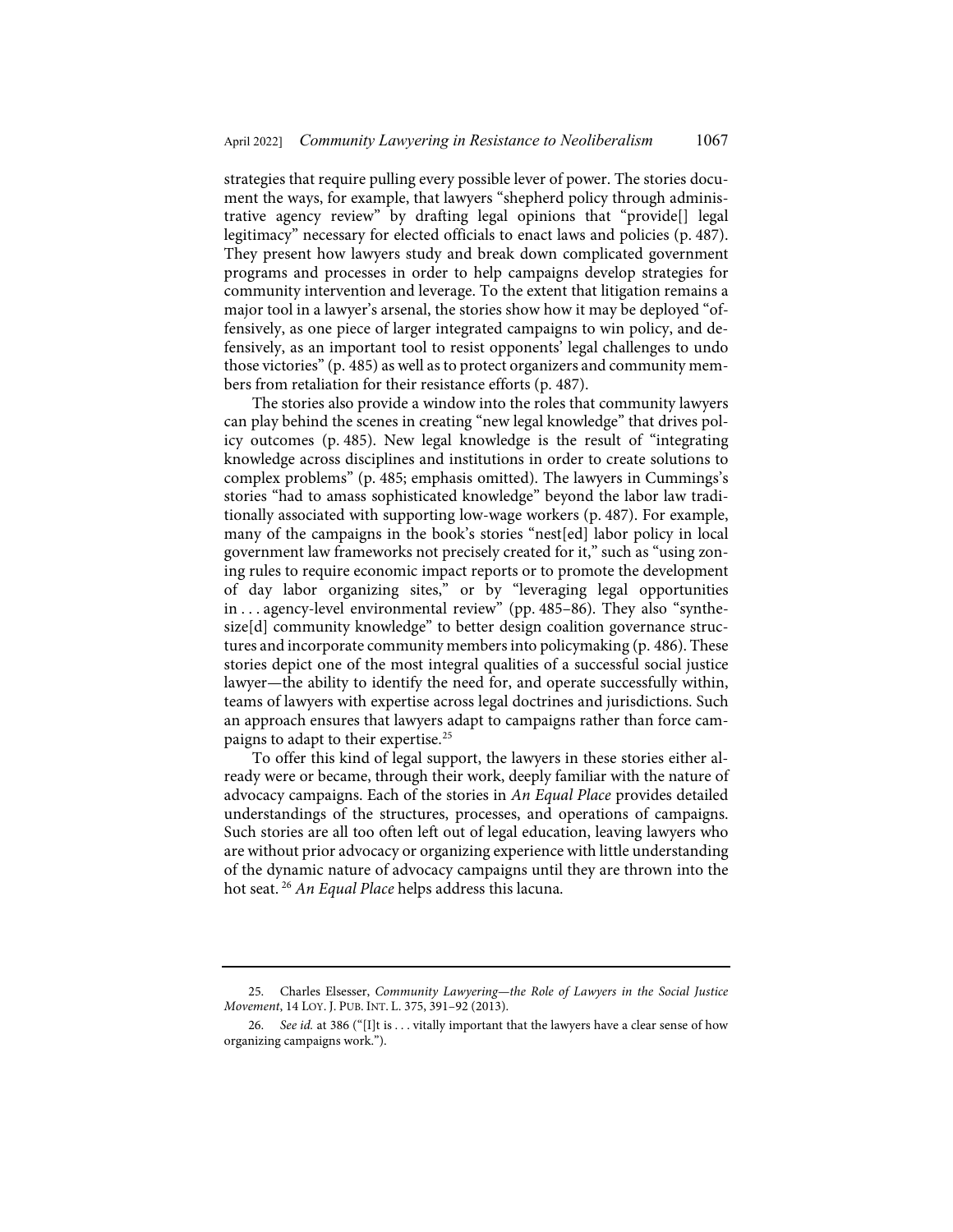Cummings situates the approach to lawyering recounted in these stories as part of the ongoing legacy of the "legal liberal project," most closely associated with the civil rights-era law reform efforts of the NAACP Legal Defense Fund and the ACLU (p. 478). But whereas this earlier era focused on rights litigation in federal courts, the lawyering born in 1990s Los Angeles rejected the centrality of rights-based law reform and instead focused on economic equality through local policy development (p. 2). To Cummings, this new form of lawyering addressed the critiques leveled against legal liberalism beginning in the 1970s and 1980s that "assert[ed] that lawyer control and overinvestment in legal tactics had worked against grassroots activism" (p. 5). As Cummings frames it, critics charged that lawyers of the civil rights era were unaccountable to oppressed communities by prioritizing their ideological commitments over the stated interests of communities and ineffective in producing sustainable social change by demobilizing movements and provoking countermobilizations from conservatives (p. 5). Law students schooled in these critiques came to be skeptical "about what lawyers can do 'for and to' social movements" (pp. xi, 5). Cummings employs *An Equal Place*'s stories to offer "a counter-narrative to this critical vision of lawyers" (p. xi). By placing lawyers' work side by side the work of their organizational partners, Cummings seeks to demonstrate how these critiques are not unique to lawyering. He illustrates how they apply to all social-movement actors, including organizers and activists. And, thus, according to Cummings, these critiques should not undermine lawyers' important role in bringing about social change.

Cummings has elsewhere expressed his goal of moving "toward an inspirational, yet politically grounded, model of how law may meaningfully contribute to social change."[27](#page-8-0) In this way, the stories in *An Equal Place* illustrate what Cornel West describes as the lawyering that occurs in the "space left between the Scylla of upbeat liberalism that harbors excessive hopes for the law and the Charybdis of downbeat leftism that promotes exorbitant doubts about the law."[28](#page-8-1)

<span id="page-8-2"></span>How can this space that West describes and Cummings illustrates be guided by the radical visions of today's movements—visions that are premised on dismantling racial capitalism—such that the lawyering that occurs there may be better equipped to support these movements? The next Section explores this question.

## II. A RADICAL ANALYSIS OF THE STRUGGLES OF LOS ANGELES'S LOW-WAGE **WORKERS**

*An Equal Place* offers rich historical context for the conditions facing lowwage workers in Los Angeles in the period immediately preceding the 2008

<span id="page-8-0"></span><sup>27.</sup> Scott L. Cummings, Book Review, 61 J. LEGAL EDUC. 711, 714 (2012) (reviewing STONES OF HOPE: HOW AFRICAN ACTIVISTS RECLAIM HUMAN RIGHTS TO CHALLENGE GLOBAL POVERTY (Lucie E. White & Jeremy Perelman eds., 2011)).

<span id="page-8-1"></span><sup>28.</sup> Cornel West, *The Role of Law in Progressive Politics*, 43 VAND. L. REV. 1797, 1797 (1990).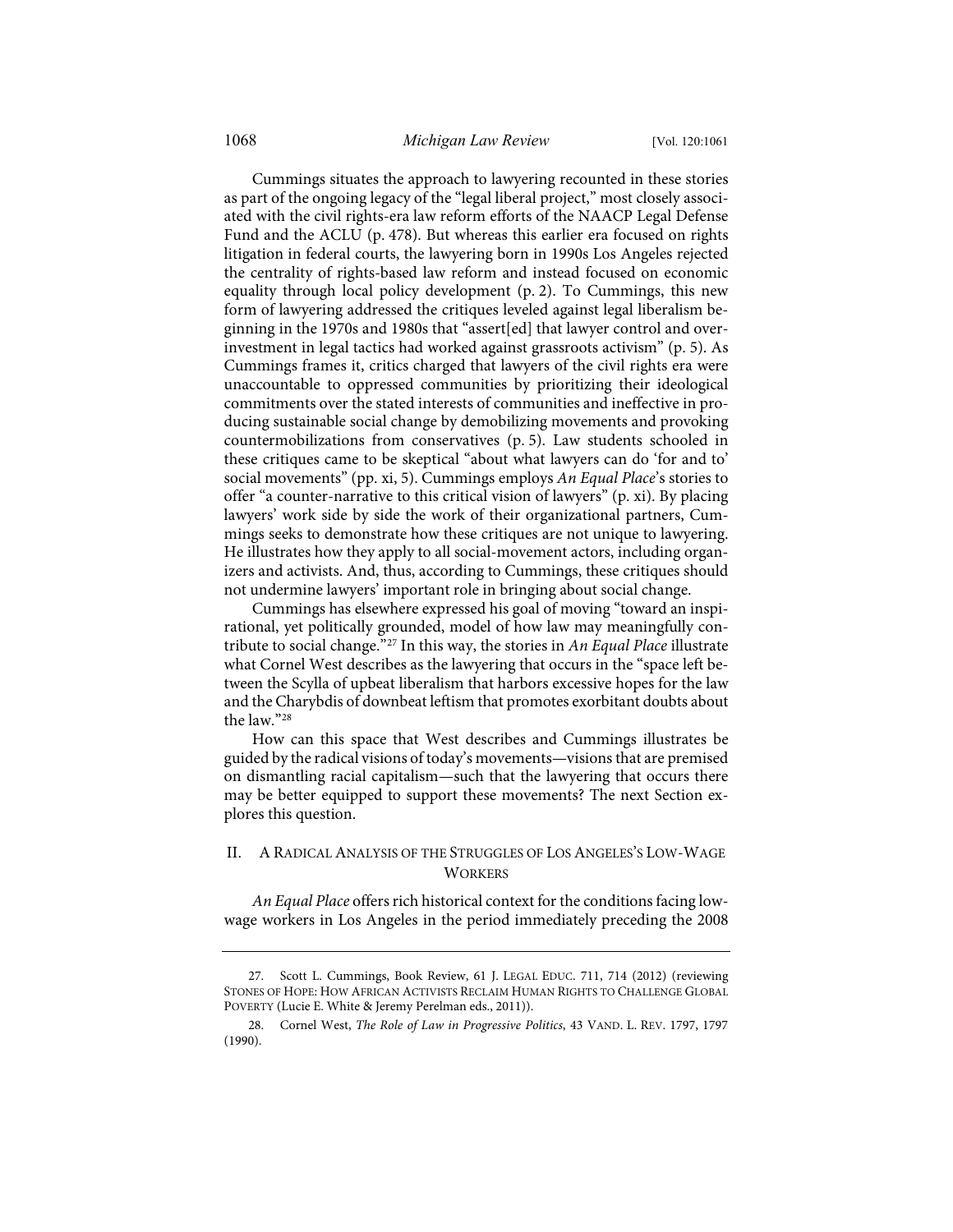recession. It avoids, however, a radical analysis of how and why these conditions came about. Exploring such an analysis helps illuminate that these workers' struggles are deeply interconnected with struggles of oppressed communities not featured in the book. Understanding these interconnections can, in turn, help create space to work towards a more liberatory future.

The political economy in which Cummings's stories take place was structured by the particular transnational and carceral dimensions of racial capitalism in that era. Los Angeles was experiencing the immediate aftermath of the manufacturing sector's decline—resulting from the selective liberalization of trade and the end of the United States' "military Keynesianism"[29—](#page-9-1)and the rise of California's carceral economy. The following Sections examine each of these forces in turn.

### <span id="page-9-4"></span><span id="page-9-0"></span>A. *Selective Liberalization of Trade*

*An Equal Place* makes references to the impact of neo-imperialism, or what is commonly referred to as "globalization,"<sup>[30](#page-9-2)</sup> on urban life in the United States. This phenomenon was created by selective liberalization of trade<sup>[31](#page-9-3)</sup> in the 1990s, coupled with the International Monetary Fund (IMF) and World

<sup>29.</sup> *See infra* not[e 44.](#page-12-0) 

<span id="page-9-2"></span><span id="page-9-1"></span><sup>30.</sup> *See, e.g.*, p. 315 (discussing the impact of globalization on "ports' relationship with workers and local communities"); pp. 85–86 (discussing how international trade agreements "fundamentally altered the economic terrain on which anti-sweatshop activism played out"). Globalization can be understood as "weaken[ing] the regulatory capacities" of newly decolonized states vis-à-vis "the power of corporations and transnational economic actors." Gurminder K. Bhambra, *Colonial Global Economy: Towards a Theoretical Reorientation of Political Economy*, 28 REV. INT'L POL. ECON. 307, 317 (2021). This process allowed capital situated in former colonizing powers and their settler colonial states to control access to the land and labor of postcolonial states, effectively continuing the economic relationships of the colonial era in new forms. *See* Antony Anghie, *The Evolution of International Law: Colonial and Postcolonial Realities*, 27 THIRD WORLD Q. 739, 749 (2006).

<span id="page-9-3"></span><sup>31.</sup> The era beginning with the General Agreement on Trade and Tariffs (1947) is commonly viewed as an era of "free trade" following the protectionism that characterized the period between the two World Wars. *See, e.g.*, Michael H. Davis & Dana Neacsu, *Legitimacy, Globally: The Incoherence of Free Trade Practice, Global Economics and Their Governing Principles of Political Economy*, 69 UMKC L. REV. 733, 751 n.94, 752 n.96 (2001) (describing a principal goal of the post-World War II international legal framework as a restoration of "a kind of historical, perhaps mythical, free market"). But this view ignores how trade was liberalized selectively, allowing capital-rich states (that is, former colonizers and their settler colonial states who were able to extract capital from colonized territories) to maintain higher levels of protectionism while capital-poor states (i.e., formerly colonized states whose capital was "drained" from them by imperialism) were forced to reduce, and prevented from instituting, protectionist measures. *Id.* at 767–70; Bhambra, *supra* not[e 30,](#page-9-0) at 309–17 (describing wealth transfers via colonialism); *see also* Carmen G. Gonzalez, *International Economic Law and the Right to Food*, *in* RETHINKING FOOD SYSTEMS 165, 170–78 (Nadia C.S. Lambek, Priscilla Claeys, Adrienna Wong & Lea Brilmayer eds., 2014) (explaining how international trade agreements on agriculture forced global South countries into food dependency by requiring them to lift barriers to entry for global North products, while global North countries were permitted to maintain protectionist measures).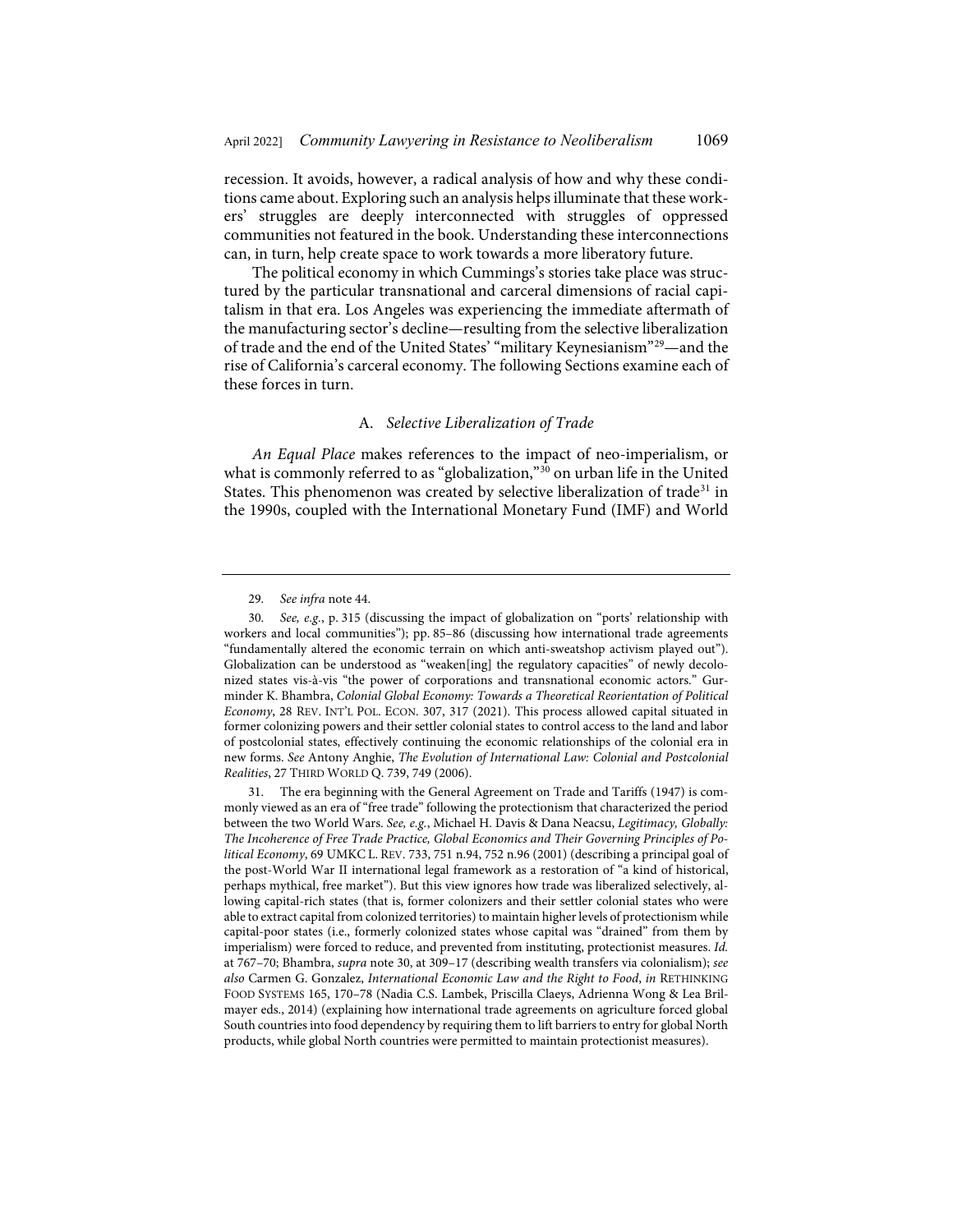Bank's exploitation via restructuring of formerly colonized countries following the 1980s global debt crisis, which together led to significant dislocations of industry and labor.<sup>[32](#page-10-1)</sup>

<span id="page-10-0"></span>The selective liberalization of trade and IMF/World Bank restructuring prompted manufacturers to move from urban centers in capital-rich places like the United States to urban centers in capital-poor places like Mexico.<sup>[33](#page-10-2)</sup> U.S. cities like Los Angeles thus became home to high-wage labor—predominantly in insurance, finance, and law—supported by an array of low-wage ser-vice workers tending to their every need.<sup>[34](#page-10-3)</sup> Any manufacturing that remained in L.A. in the 1990s and early 2000s was invisibilized through the nature of sweatshops, as seen in the chapter covering garment workers (chapter 2). The sweatshop model's shift from directly employing garment workers to contracting out to smaller independent contractors who employed garment workers reflected the underlying economic theory of global trade agreements in this period: encouraging global competition among cities based on where labor laws were the least protective (to make labor the cheapest) to allow for more of the pie created by economic growth to be captured by capital. To remain competitive for capital, a region (like Los Angeles) had to legally structure its low-wage work to prevent organizing. By hiring workers through small independent contractors rather than directly, retailers could separate workers from one another to prevent them from organizing in numbers significant enough to demand higher wages.<sup>[35](#page-10-4)</sup>

At the same time, trade agreements and IMF/World Bank restructuring dispossessed communities in the Global South of their lands and forced them to not only flee to the urban centers in their own regions, but also, facing insufficient demand of labor in those markets, to migrate to places where the capital was located—like the United States.<sup>[36](#page-10-5)</sup> This economic migration occurred alongside decades-long U.S. intervention to foil struggles against capitalism in Central America and Southeast Asia, resulting in brutal civil wars that further fed waves of immigration to the United States, particularly Los

<span id="page-10-1"></span><sup>32.</sup> *See, e.g.*, Carmen G. Gonzalez, *An Environmental Justice Critique of Comparative Advantage: Indigenous Peoples, Trade Policy, and the Mexican Neoliberal Economic Reforms*, 32 U. PA. J. INT'L L. 723, 740–41, 745–46 (2011) [hereinafter Gonzalez, *Environmental Justice Critique*]; Gonzalez, *supra* not[e 31,](#page-9-4) at 173–74.

<span id="page-10-2"></span><sup>33.</sup> Judi A. Kessler, *The North American Free Trade Agreement, Emerging Apparel Production Networks and Industrial Upgrading: The Southern California/Mexico Connection*, 6 REV. INT'L POL. ECON. 565, 576–79 (1999) (describing "significant production shift from Los Angeles to Mexico").

<span id="page-10-5"></span><span id="page-10-4"></span><span id="page-10-3"></span><sup>34.</sup> *See* Emily J. Erickson, Standing While Latino: Understanding Day Labor Ordinances in California Cities 23–24 (2009) (M.A. thesis, University of California San Diego) (eScholarship) (summarizing Saskia Sassen's analysis).

<sup>35.</sup> *See* p. 38.

<sup>36.</sup> *See, e.g.*, Gonzalez, *Environmental Justice Critique*, *supra* not[e 32,](#page-10-0) at 745–53.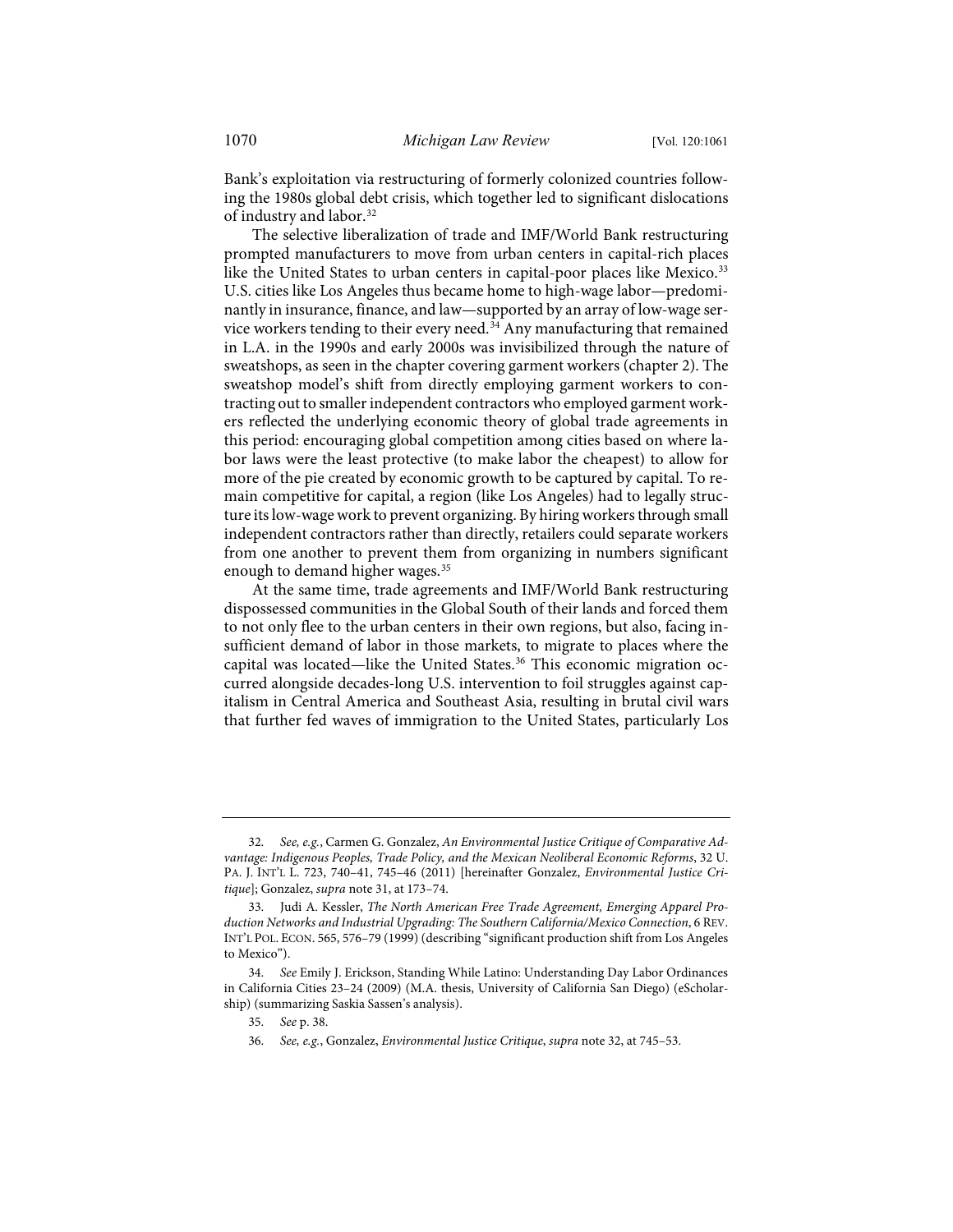Angeles.<sup>[37](#page-11-0)</sup> Both of these migration drivers served a central strategy of capitalism: "uprooting people from their land and other means of livelihood, or what is known as *primitive accumulation*, so that they have no other choice but to work for capital if they want to survive."<sup>38</sup> Capital's control over this immigrant labor once they arrive in centers of capital, like Los Angeles, is supported by immigration laws and enforcement that maintain a segment of the labor force as distinct from citizen-workers. By making immigrant laborers "de-portable," immigration law renders them exploitable.<sup>[39](#page-11-2)</sup> An Equal Place's stories of the campaigns for garment workers, day laborers, and truck drivers who were predominantly immigrants—are particularly illustrative of this analysis.

Together, these shifts in manufacturing (impacting the garment workers) and labor (creating the day laborers and a more vulnerable form of garment workers and truck drivers) thus operate as "flip sides of the same coin." [40](#page-11-3) The free flow of capital exploits land and labor in capital-poor countries and requires rendering unlawful much of labor's cross-border movement in order to keep it cheap in capital-rich countries.<sup>[41](#page-11-4)</sup>

Understanding the role of trade agreements and the policies of international financial institutions in creating these shifts in the way capital is employed and labor is structured widens possibilities for transnational movement building. Lawyers operating based on such a radical analysis can identify opportunities for supporting such movement building in new and meaningful ways.

#### B. *California's Carceral Economy*

The rise of California's carceral economy also enabled the oppressive conditions faced by Los Angeles's low-wage workers. The low-wage workers in Cummings's stories are predominantly Latinx, Indigenous, Black, or immigrant. These demographics are not mere coincidence but rather the outcome of racial capitalism, specifically its transnational dislocations described above and the growth of California's carceral economy discussed here.

Ruth Wilson Gilmore explains that because

Capital must be able to get rid of workers whose labor power is no longer desirable—whether permanently, by mechanical or human replacement, or temporarily by layoffs—and have access to new or previously idled labor as

<span id="page-11-4"></span><span id="page-11-3"></span><span id="page-11-2"></span>40. HARSHA WALIA, BORDER AND RULE: GLOBAL MIGRATION, CAPITALISM, AND THE RISE OF RACIST NATIONALISM 7 (2021).

<span id="page-11-0"></span><sup>37.</sup> *See, e.g.*, Sarah Sherman-Stokes, *Reparations for Central American Refugees*, 96 DENV. L. REV. 585, 592–93 (2019); Hemant Shah, *Press Coverage of Interethnic Conflict: Examples from the Los Angeles Riots of 1992*, 2007 J. DISP. RESOL. 177, 178 (2007).

<span id="page-11-1"></span><sup>38.</sup> William I. Robinson & Xuan Santos, *Global Capitalism, Immigrant Labor, and the Struggle for Justice*, 2 CLASS, RACE & CORP. POWER, no. 3, 2014, at 1, 2, [https://doi.org/10.25148/](https://dx.doi.org/10.25148/CRCP.2.3.16092122) [CRCP.2.3.16092122.](https://dx.doi.org/10.25148/CRCP.2.3.16092122) 

<sup>39.</sup> *Id.* at 5–7.

<sup>41.</sup> *See id.* at 6–7.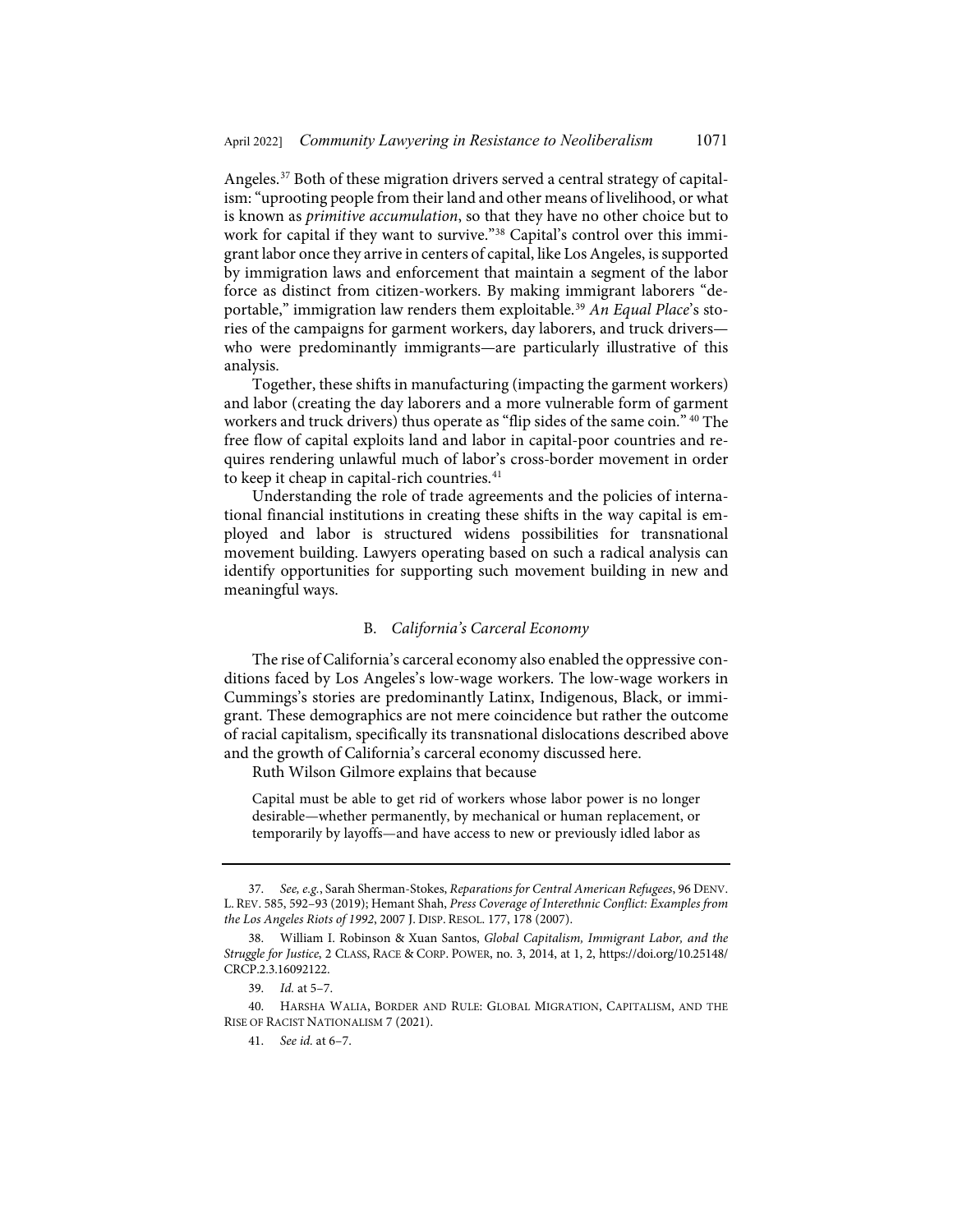<span id="page-12-1"></span>the need arises. . . . The progressive nature of capitalism requires the essential commodity—working people's labor power—in varying quantities and qualities over space, sector, and time .<sup>[42](#page-12-2)</sup>

<span id="page-12-0"></span>This requires access to powerless labor, which requires both surplus labor—competing for employment, lowering wages—and labor that cannot organize for higher wages. In the 1990s and early 2000s, Los Angeles experienced both. Surplus labor resulted from austerity<sup>[43](#page-12-3)</sup> following the United States' end of "military Keynesianism"<sup>44</sup> and increased immigration<sup>[45](#page-12-5)</sup> due to the factors discussed in Section II.A. Twin forces served to prevent this surplus labor from organizing: decades of state repression of organized labor<sup>[46](#page-12-6)</sup> and carceral control of immigrant and racialized citizen labor.<sup>[47](#page-12-7)</sup> The role of the latter can be understood through racial capitalism's reliance on carceral mechanisms.

Unlike in prior eras, citizen workers of color were now able to benefit from greater legal protections thanks to the civil rights movement's gains. But racial capitalism requires not only labor it can exploit but labor it can "super-exploit," which is often done through racial ideology.<sup>[48](#page-12-8)</sup> So, capital needed to both eliminate some workers from the labor pool that it could no longer superexploit and find a new group to superexploit. The former was resolved through California's decision to spend public funds on building prisons. The incarceration of Californians (would-be labor) grew exponentially between 1982 and 2000.[49](#page-12-9) Most of those incarcerated during this era were Black and Latinx residents in and around Los Angeles.<sup>[50](#page-12-10)</sup> With this group of workers removed from the labor pool, a new group—racialized immigrants (meaning

45. GILMORE, *supra* not[e 42,](#page-12-1) at 70.

<span id="page-12-6"></span><span id="page-12-5"></span>46. *Id.* at 25–26; Lawrence Mishel, Lynn Rhinehart & Lane Windham, *Explaining the Erosion of Private-Sector Unions*, ECON. POL'Y INST. (Nov. 18, 2020), [https://www.epi.org/une](https://www.epi.org/unequalpower/publications/private-sector-unions-corporate-legal-erosion)[qualpower/publications/private-sector-unions-corporate-legal-erosion](https://www.epi.org/unequalpower/publications/private-sector-unions-corporate-legal-erosion) [\[perma.cc/SP8Q-V4C6\]](https://perma.cc/SP8Q-V4C6); *see also* Issar, *supra* not[e 14,](#page-4-4) at 50–51 ("While the post-war Keynesian state in the United States and western Europe was defined, according to [David] Harvey, by a 'class compromise' between capital and labor, neoliberalism aimed at reinstating the power of the capitalist class by crushing the (relative) power of labor during this period.").

47. *See* GILMORE, *supra* not[e 42,](#page-12-1) at 72.

<span id="page-12-8"></span><span id="page-12-7"></span>48. Issar, *supra* not[e 14,](#page-4-4) at 62 (*quoting* Michael C. Dawson, *Hidden in Plain Sight: A Note on Legitimation Crises and the Racial Order*, 3 CRITICAL HIST. STUD. 143, 151 (2016)).

49. GILMORE, *supra* not[e 42,](#page-12-1) at 7.

<span id="page-12-10"></span><span id="page-12-9"></span>50. *Id.* at 7–8. From a historical perspective, the racial-capitalist nature of the U.S. political economy meant that this population would be predominantly Black and Latinx. *See, e.g.*, Etienne C. Toussaint, *Black Urban Ecologies and Structural Extermination*, 45 HARV. ENV. L. REV. 447, 462 (2021); Issar, *supra* note [14,](#page-4-4) at 57. From a structural perspective, the neoliberal

<span id="page-12-2"></span><sup>42.</sup> RUTH WILSON GILMORE, GOLDEN GULAG: PRISONS, SURPLUS, CRISIS, AND OPPOSITION IN GLOBALIZING CALIFORNIA 71 (2007).

<span id="page-12-3"></span><sup>43.</sup> *Id.* at 57 (referencing "the state's failure to put idled capacities back to work through infrastructural, educational, employment, and other projects").

<span id="page-12-4"></span><sup>44.</sup> *See id.* at 25. Military Keynesianism "refers to economic policies in which the government devotes large amounts of spending to the military in order to foster economic growth." Peter Custers, *Military Keynesianism Today: An Innovative Discourse*, RACE & CLASS, April 2010, at 79, 79.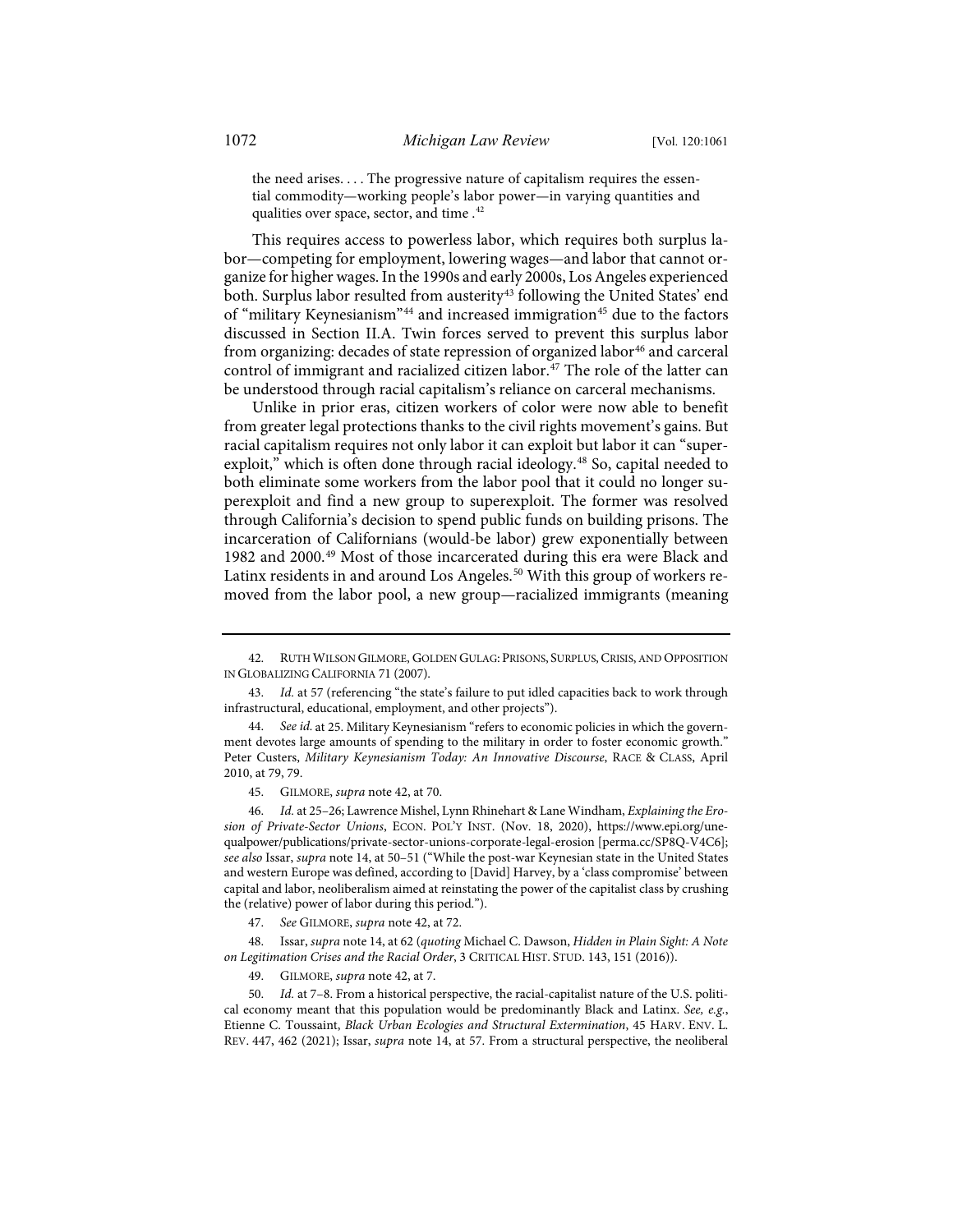immigrants who are undocumented, with that status's own form of racializa-tion attached,<sup>[51](#page-13-0)</sup> and immigrants of color)—became available to superexploit. The garment workers' story perfectly illustrates this. In describing the role of immigration in the garment industry, Cummings explains, "While the halcyon days of garment union organizing coincided with racially restrictive controls on immigration, the era of deunionization occurred during the liberalization of immigration law, which (paradoxically) resulted in an expansion of undocumented entry" (p. 37). In short, formal racialized controls on labor, both citizen and immigrant, were replaced by racialized incarceration and a legally structured increase in undocumented immigration, both of which required the central role of policing. Though unmentioned in *An Equal Place*, policing plays a role in all the stories recounted.

<span id="page-13-6"></span>First, most directly, policing plays a role in ensuring that immigrant workers remain in the precariat by actualizing threats of deportation should they attempt to exert any power.<sup>[52](#page-13-1)</sup> In the stories of the garment workers and truck drivers, contracting firms exploit immigrant workers by relying on the threat of policing operating in the background, be it in the form of local police or federal immigration agents.<sup>[53](#page-13-2)</sup> Garment manufacturers specifically sought an undocumented immigrant workforce, as Cummings explains, to ensure "labor flexibility"—that is, limited resistance to exploitation out of "fear of employers exposing their lack of legal status if they complained of abuse" (p. 37). Similarly, as the labor force to drive drayage trucks became increasingly immigrant, traditional labor unions like the Teamsters found it difficult to organize drivers because of "the green card issue."[54](#page-13-3) The day laborers' story brings the racialized nature of this threat to the forefront. In passing antisolicitation ordinances to criminalize day laborers, Los Angeles municipalities deployed their police in a plain demonstration of the racialized economy.[55](#page-13-4)

<span id="page-13-5"></span>state's ability to "manage" surplus populations depended on a racial logic: racist ideology (as seen in tropes such as "'welfare queens,' 'Muslim extremists,' 'illegals,' 'narcos,' 'super-predators,' and so on") could "naturalize" those policed and incarcerated to be removed from the surplus-labor population. Arun Kundnani, *What Is Racial Capitalism?*, ARUN KUNDNANI (Oct. 23, 2020)[, https://www.kundnani.org/what-is-racial-capitalism](https://www.kundnani.org/what-is-racial-capitalism/) [\[perma.cc/C58G-JXGH\]](https://perma.cc/C58G-JXGH); *see also* Issar, *supra*, at 62.

<span id="page-13-0"></span><sup>51.</sup> *See generally* Menjívar, *supra* note [24](#page-6-8) (describing how immigration laws in a "postracial" context render certain immigrant groups illegal in a way that produces the "racialization of illegality").

<sup>52.</sup> GILMORE, *supra* not[e 42,](#page-12-1) at 77.

<span id="page-13-2"></span><span id="page-13-1"></span><sup>53.</sup> *See* Silky Shah, *The Immigrant Justice Movement Should Embrace Abolition*, FORGE (Mar. 4, 2021), [https://forgeorganizing.org/article/immigrant-justice-movement-should-em](https://forgeorganizing.org/article/immigrant-justice-movement-should-embrace-abolition)[brace-abolition](https://forgeorganizing.org/article/immigrant-justice-movement-should-embrace-abolition) [\[perma.cc/E42F-ZDA9\]](https://perma.cc/E42F-ZDA9) (explaining how not only does "ICE collaborate[] with local police to target immigrants for deportation" but also that "ICE is only one piece of the puzzle" since "[i]mmigrants are criminalized by a variety of agencies at the local, state, and federal levels").

<span id="page-13-3"></span><sup>54.</sup> P. 322 (quoting EDNA BONACICH & JAKE B. WILSON, GETTING THE GOODS: PORTS, LABOR, AND THE LOGISTICS REVOLUTION 213 (2008)).

<span id="page-13-4"></span><sup>55.</sup> Pp. 92–93; *cf.* Monica C. Bell, *Anti-segregation Policing*, 95 N.Y.U. L. REV. 650, 722 (2020).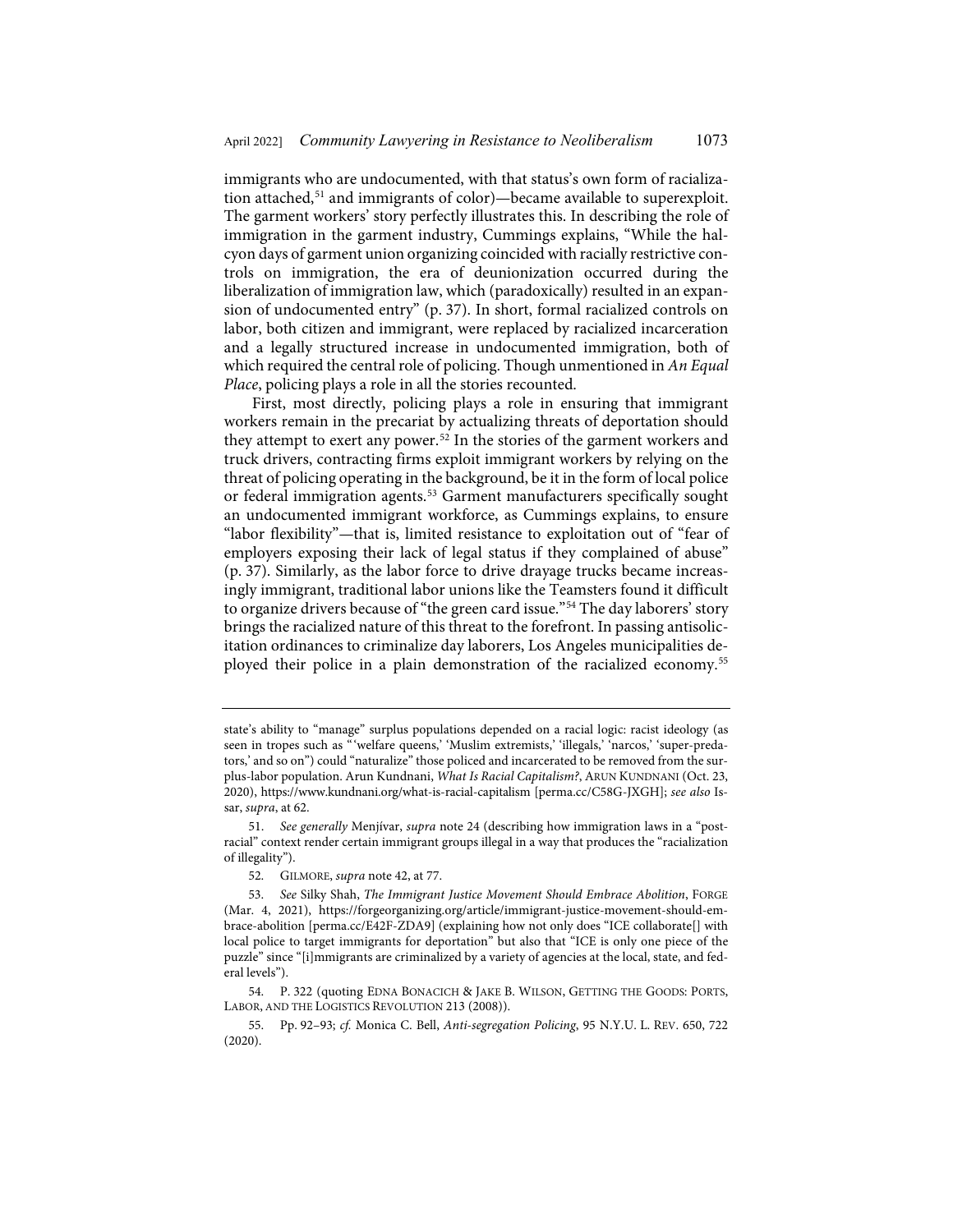While day laborers met capital's need for "access to a cheap labor pool" (p. 98), the antisolicitation ordinances facilitated police encounters to ensure this la-bor remained cheap and that laborers understood their "racial standing,"<sup>[56](#page-14-0)</sup> that is, their powerlessness.

Second, *An Equal Place* illustrates the harms of ongoing racial segregation, which is in turn maintained by policing. High levels of residential segregation serve to externalize environmental harms, which constitute a significant cost of industry, onto communities of color. In Cummings's narrative, this is exemplified by the LAX airport's expansion plans in the retail workers' story and by the Los Angeles and Long Beach ports' logistics industry in the truck drivers' story. Residential segregation also deprives communities of color of access to needs like affordable food. In Cummings's narrative, this surfaces in Walmart's decisions of where to site its ununionized low-wage stores in the grocery workers story (pp. 264–65). Monica C. Bell carefully elu-cidates the ways that residential segregation is maintained by policing.<sup>[57](#page-14-1)</sup> For example, Bell explains how "heavy police surveillance in race-class subjugated neighborhoods makes poor people of color even poorer, thereby locking them into poor and segregated neighborhoods."[58](#page-14-2) Conversely, policing in white communities serves to "ward[] off" people of color, "operating as an attractive and possibly exclusionary amenity for Whites by protecting their racial and economic value."[59](#page-14-3)

Finally, communities using community benefits agreements (CBAs) to resist gentrification resulting from redevelopment projects, like the Staples Center and L.A. Live in the retail workers' story, were likely also facing or expecting to face increased levels of policing to facilitate the gentrification process. Samikchhya Bhusal, who studied these along with similar redevelopment projects in Los Angeles, uncovered data "suggestive of increased policing in neighborhoods surrounding CBA developments," noting how corporatebacked media often associated "revitalization" of these neighborhoods with increased police presence.[60](#page-14-4) Indeed, other researchers have confirmed that "policing can be particularly intense during the process of gentrification," both to decrease the economic value of property that capital wants to purchase and to help increase the value of property that capital wants to sell.<sup>[61](#page-14-5)</sup>

- 58. *Id.* at 690.
- 59. *Id.* at 696, 722.
- 60. Bhusal, *supra* note [9.](#page-3-4)

<span id="page-14-1"></span><span id="page-14-0"></span><sup>56.</sup> *See* Stephen Lee, *Racial Justice for Street Vendors*, 12 CALIF. L. REV. ONLINE 1 (2021). In the context of predominantly immigrant workers, what lurks behind these routine police interactions is "the threat of contact with the state snowballing into an immigration nightmare." *Id.* at 8.

<sup>57.</sup> Bell, *supra* not[e 55,](#page-13-5) at 687–728.

<span id="page-14-5"></span><span id="page-14-4"></span><span id="page-14-3"></span><span id="page-14-2"></span><sup>61.</sup> Brenden Beck, *The Role of Police in Gentrification*, APPEAL (Aug. 4, 2020), [https://](https://theappeal.org/the-role-of-police-igentrification-breonna-taylor) [theappeal.org/the-role-of-police-igentrification-breonna-taylor](https://theappeal.org/the-role-of-police-igentrification-breonna-taylor) [\[perma.cc/RXE3-HQV2\]](https://perma.cc/RXE3-HQV2).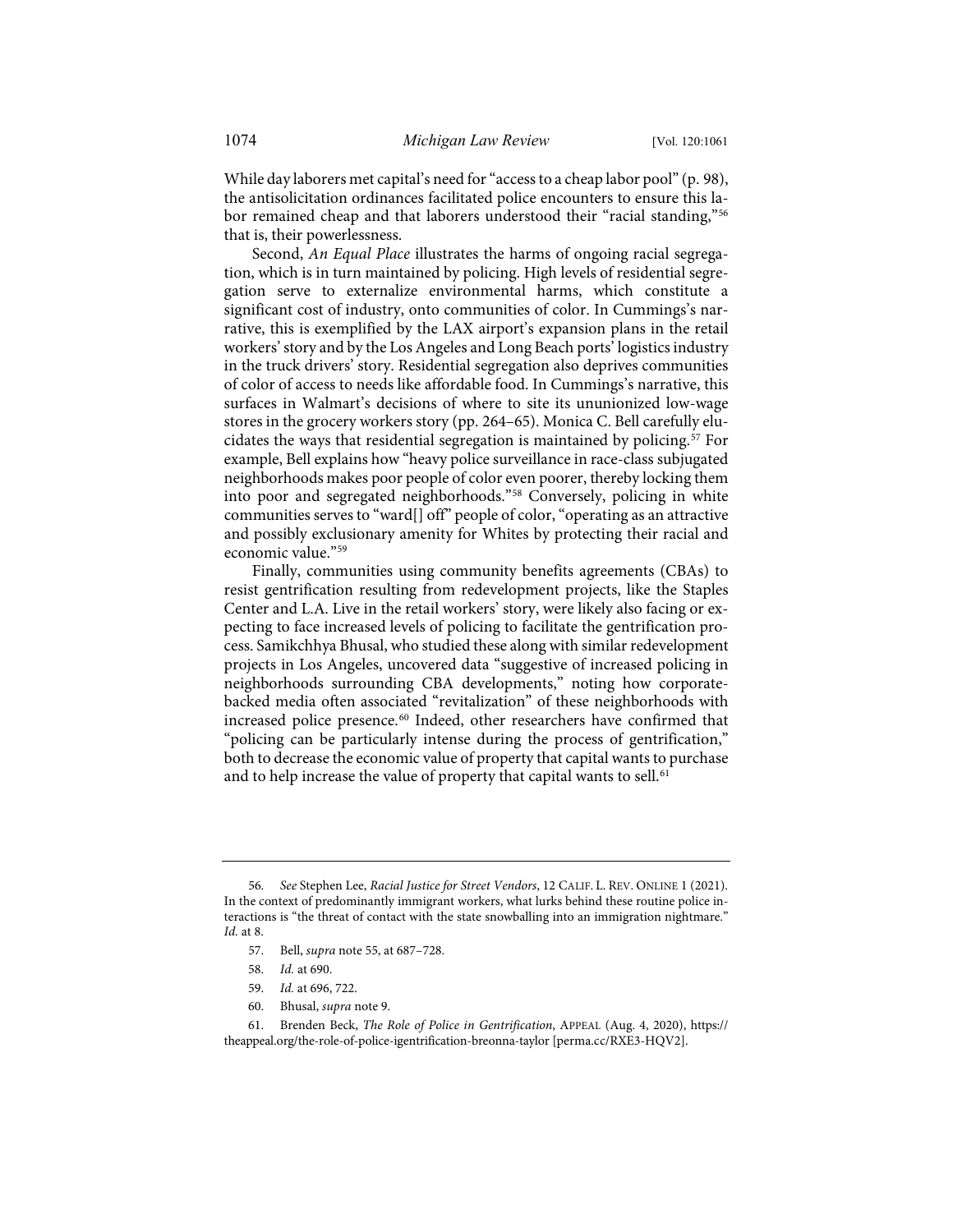Making these linkages is important—perhaps necessary—for understanding the struggle of low-wage workers that *An Equal Place* recounts. Failing to recognize racial capitalism's reasons for treating citizens and immigrants of color differently allows capital to drive wedges between and among these communities. It also ensures that racism—defined as "the statesanctioned or extralegal production and exploitation of group-differentiated vulnerability to premature death"[62—](#page-15-0)continues. As the grocery workers fought against big-box stores, Walmart tried to pit civil rights groups against labor (pp. 275–76) even though retail work is the second-largest source of jobs for people of color.<sup>[63](#page-15-1)</sup> In the truck drivers' campaign, the trucking industry tried to divide, on the one hand, the community groups formed to fight pollution from the trucks and, on the other hand, the truck drivers themselves, who could not afford to upgrade and maintain their trucks to lower their pollution levels (pp. 378, 389, 405). Yet, some of the drivers were from those very communities, and both the truck drivers and the impacted community members were predominantly people of color (pp. 322, 325, 328). In the day laborers' campaign, laborers were fighting antisolicitation ordinances not only in predominantly white communities but in communities of color as well (pp. 103–04, 124, 136). Understanding these linkages thus opens space for solidarity. [64](#page-15-2) As Ruth Wilson Gilmore prescribed in 2007:

Voters and legislators decided to lock immigrants out of social services, to lock more people into prison for part or all of their lives, and to put a personal lock on opportunities in public sector education, employment, and contracts. This triple-pronged attack on working people demonstrates the potential for identifying linkages between immigrant, labor, and antiprison activism.[65](#page-15-3)

Today's movements remind us, however, that solidarity demands not only a radical analysis of oppressive conditions that reveals the types of linkages described above, but also a transformative process of change. Transformation requires shifting power, particularly by building oppressed people's power to dismantle systems of their oppression and replace them with structures that meet their collective needs. This is what the final Section explores.

<sup>62.</sup> GILMORE, *supra* not[e 42,](#page-12-1) at 28.

<span id="page-15-1"></span><span id="page-15-0"></span><sup>63.</sup> Michelle Chen, *How the Retail Industry Keeps People of Color in Poverty*, NATION (June 2, 2015), [https://www.thenation.com/article/archive/how-retail-industry-keeps-people](https://www.thenation.com/article/archive/how-retail-industry-keeps-people-color-poverty)[color-poverty](https://www.thenation.com/article/archive/how-retail-industry-keeps-people-color-poverty) [\[perma.cc/424W-J2KC\]](http://perma.cc/424W-J2KC).

<span id="page-15-2"></span><sup>64.</sup> *See* Desis Rising Up & Moving, *Four Levels of Solidarity*, MOVEMENT HUB, <https://movementhub.org/resource/four-levels-of-solidarity>[\[perma.cc/2QFK-NG9T\]](https://perma.cc/2QFK-NG9T) (defining "transformative solidarity" as "[w]hen masses of oppressed communities choose to forgo something that would benefit them, and do not take it because it comes at the expense of other oppressed communities").

<span id="page-15-3"></span><sup>65.</sup> GILMORE, *supra* not[e 42,](#page-12-1) at 246; *see also* Shah, *supra* not[e 53](#page-13-6) (describing the need for solidarity between "[t]he fight for migrant justice and abolition of the prison industrial complex").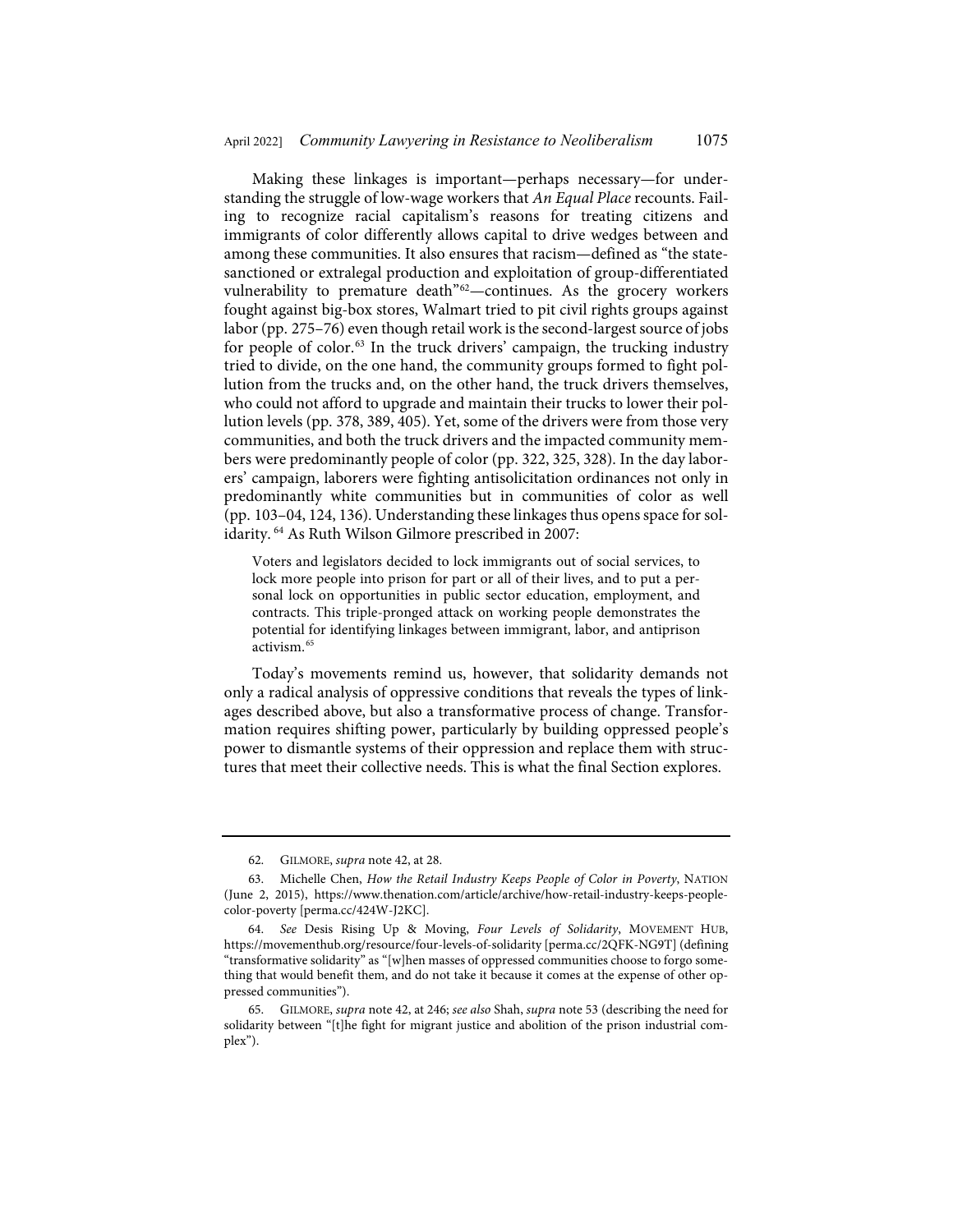### III. LAWYERING FOR TRANSFORMATIVE CHANGE

Cummings uses the stories in *An Equal Place* to offer a vision of lawyering that reinforces its importance to struggles for social justice in the face of widely held critiques of law as a tool for justice. New generations of lawyers—who have studied the role of lawyers in past civil rights and labor struggles while experiencing and witnessing ongoing racial and economic oppression—are increasingly convinced of the gross limitations of the law's ability to achieve social justice. Audre Lorde's aphorism, "[T]he master's tools will never dis-mantle the master's house,"<sup>[66](#page-16-0)</sup> rings true to many who use the law to fight injustice. Cummings seeks to disrupt this disillusionment with inspiring stories that offer detailed guidance on the plethora of roles that lawyers can play to help bring about social change.

To measure the success of *An Equal Place* in achieving this goal, I offer that the fundamental questions of social justice lawyering are: (1) What is it that lawyers actually do? (2) Why, or for what purpose, do lawyers operate in social justice struggles? (3) How do lawyers do so?<sup>[67](#page-16-1)</sup> For lawyering to support *transformative* change, the "why" and "how" matter as much as, if not more, than the "what." As described in Part I, Cummings is highly successful in offering his readers the "what." Where his book is found wanting, however, is in exploring the remaining two questions. The following two Sections show how *An Equal Place*'s stories *could have been assessed* to offer deeper insight into lawyering for transformative change.

## A. *The "Why" of Social Justice Lawyering*

In *An Equal Place*, Cummings narrows his evaluation of the lawyers' work to a defense of legal liberalism. Under legal liberalism, the purpose of lawyering is to create or enforce the law to bring about equality. In doing so, Cummings misses out on evaluating lawyers' work under critical race theory—a framework that arose not only out of criticism of legal liberalism's failure to disturb unequal distributions of power that undergird the law but also from frustration with critical legal studies' "wholesale rejection of the possibility that law could be valuable to the subordinated."[68](#page-16-2) As viewed through a critical race lens, lawyering has a role in struggle, and its purpose is to help redistribute power—in other words, to support transformative change. This gives lawyering a new "why."

Cummings highlights the role of lawyers in each story to build a record in defense of the legal liberal project. The "key goal" of this project, according to

<span id="page-16-0"></span><sup>66.</sup> Audre Lorde, *The Master's Tools Will Never Dismantle the Master's House*, *in* THIS BRIDGE CALLED MY BACK 94, 95 (Cherríe Moraga & Gloria Anzaldúa eds., 4th ed. 2015) (emphasis omitted).

<span id="page-16-2"></span><span id="page-16-1"></span><sup>67.</sup> My understanding and framing of social justice lawyering that follows in this Section arose from my work in developing movement-lawyering trainings in collaboration with Purvi Shah, Meena Jagannath, Nikki Thanos, Amna Akbar, and Marbre Stahly-Butts.

<sup>68.</sup> KHIARA M. BRIDGES, CRITICAL RACE THEORY 26 (2018).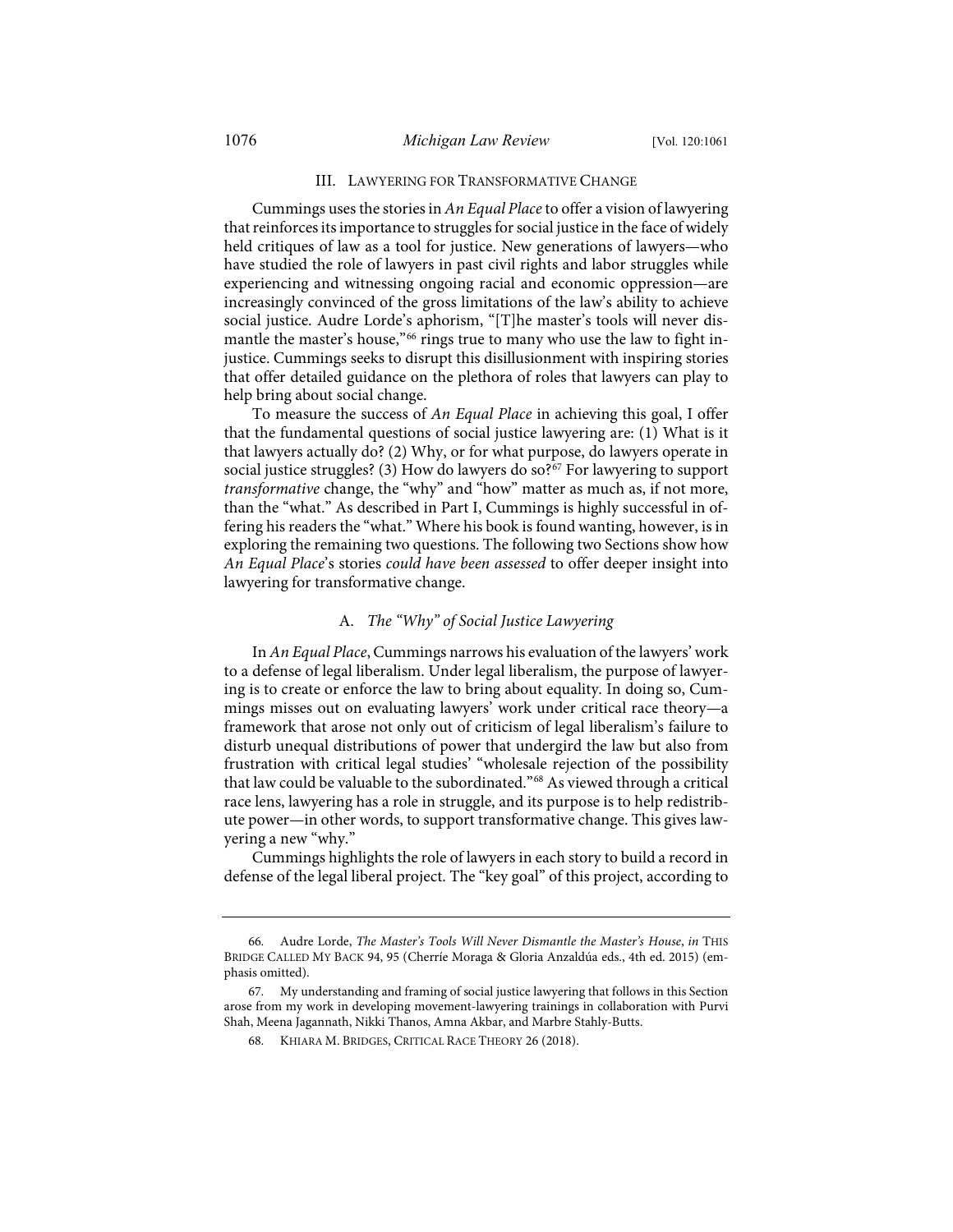Cummings, is to carry forth the legacy of the New Deal and civil rights eras namely, to use the law to restore, and expand, the "egalitarian" state "degraded by neoliberalism" (p. 478). For example, the lawyers in *An Equal Place*'s stories seek to reclassify independent contractors as employees so that companies would have labor law obligations to them. They also seek to draft CBAs that would enforce minimum wage laws and to enforce First Amendment protections to prevent cities from criminalizing day laborers' solicitation of work. From this perspective, in each case, the lawyers' goals are to develop or better effectuate laws in ways that protect low-wage workers. In other words, like the legal liberalism employed in prior eras, the lawyers' target is the law. But unlike mainstream conceptions of lawyers in the past, the lawyers in *An Equal Place* do so not alone, but as part of multifaceted, community-based campaigns.

Cummings uses his stories to conclude that critiques of legal liberalism are "outmoded" (p. 478). But in doing so, Cummings appears to overlook the focus of critical race scholars' critique of the legal liberal project. Critical race scholars understand that "law is not the neutral rational force courts . . . purport it to be," but that "a core function of law is to make raced and gendered power distribution and social domination *look* rational, neutral, and just—to make it seem outside of and before politics."[69](#page-17-0) This understanding of the law leads to three imperatives: that past law reform efforts were incapable of redistributing power toward those communities most oppressed by the state and political economy; that redistributing power requires organizing as a theory of change, rather than merely a tactic of change; and that the law is not irrelevant to the process of redistributing power.

<span id="page-17-3"></span>First, a critical race lens exposes the failure of the legal liberal project's New Deal- and civil rights-era victories to change *power* distributions subordinating poor communities of color. And incorporating a radical analysis from Part II, we see how those power distributions were structured by racial capitalism, of which neoliberalism is simply a current form.<sup>[70](#page-17-1)</sup> The New Deal victories in the form of labor protections and a welfare state tended to exclude (and to some extent, exacerbate harms to) people of color, $71$  and the later civil rights victories that would have required an expansion of the state's labor and

<span id="page-17-0"></span><sup>69.</sup> Amna A. Akbar, *Toward a Radical Imagination of Law*, 93 N.Y.U. L. REV. 405, 444 (2018) (emphasis added).

<span id="page-17-1"></span><sup>70.</sup> Issar, *supra* not[e 14,](#page-4-4) at 50, 60 (defining racial capitalism and explaining "the necessity of historicizing neoliberalism within racial capitalism's *longue durée*").

<span id="page-17-2"></span><sup>71.</sup> *See generally* ROBIN D.G. KELLEY, HAMMER AND HOE: ALABAMA COMMUNISTS DURING THE GREAT DEPRESSION (25th anniversary ed. 2015) (describing how for many Black workers, the New Deal era increased inequality); Dorothy E. Roberts, *Welfare and the Problem of Black Citizenship*, 105 YALE L.J. 1563, 1571 (1996) (reviewing LINDA GORDON, PITIED BUT NOT ENTITLED: SINGLE MOTHERS AND THE HISTORY OF WELFARE (1994), and JILL QUADAGNO, THE COLOR OF WELFARE: HOW RACISM UNDERMINED THE WAR ON POVERTY (1994)) ("The New Deal solidified welfare's stratification along racial as well as gender lines.").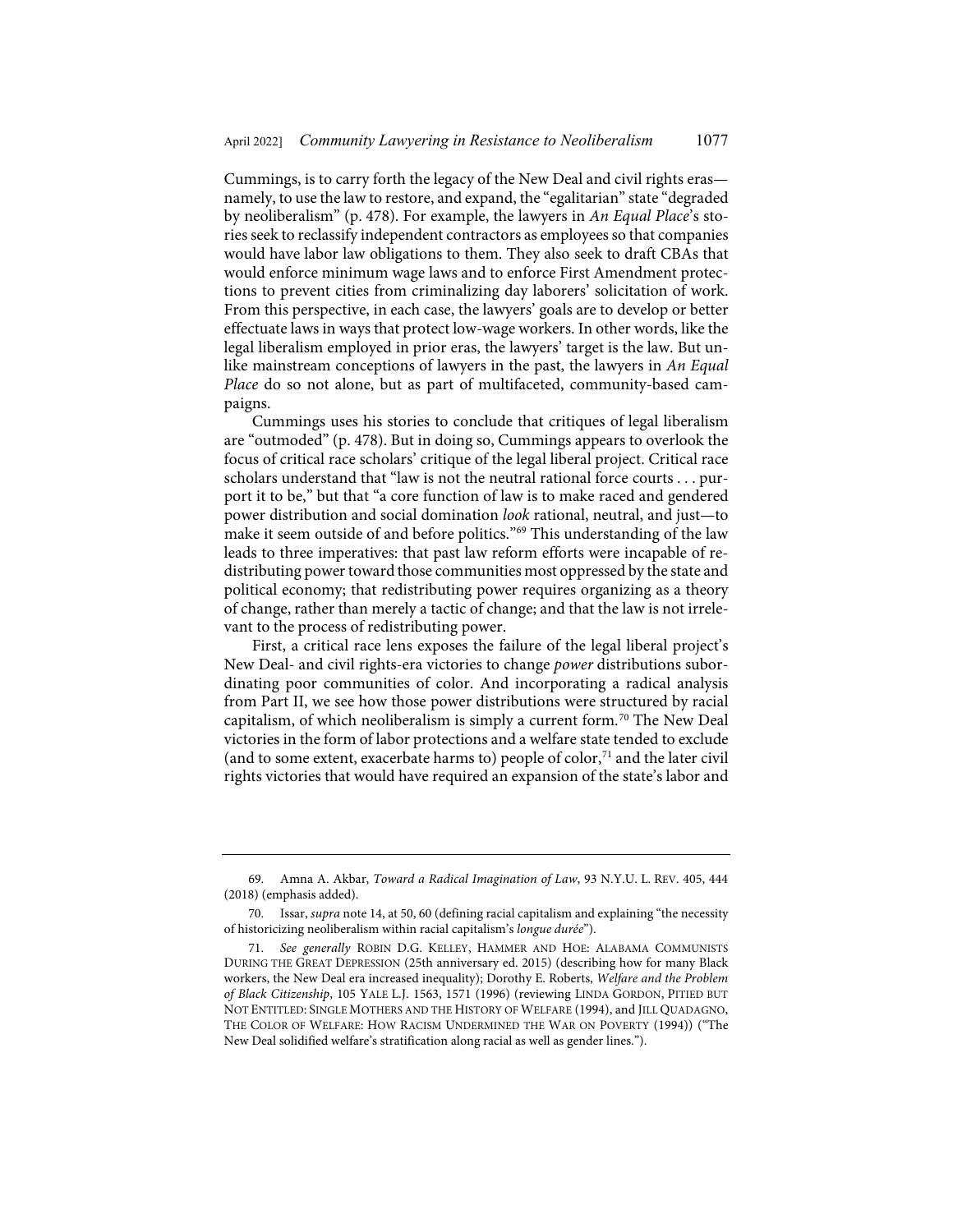welfare protections to citizens of color led to the retreat of those protections.<sup>[72](#page-18-0)</sup> This lens thus weakens the assumed linearity of justice that merely faced a setback through neoliberalism.[73](#page-18-1) Instead, it reveals the limitations of legal vic-tories for those whose subordination is required by racial capitalism.<sup>[74](#page-18-2)</sup> Indeed, Cummings implicitly affirms this logic when he points out that, where the impacted community is particularly marginalized, "there was ultimately little law could do for a class . . . defined as formally outside its scope" (p. 489). In the past, this class was composed of predominantly Black, and to varying extents, Latinx citizens. Today, as described in Part II, this class is composed of both those outside the scope of *An Equal Place*'s stories—Black and Latinx citizens excluded from legal protections via incarceration, as well as those at the heart of his stories—immigrants of color, excluded from legal protections via their undocumented or otherwise precarious legal status.

<span id="page-18-7"></span>These racial divides reflect unequal power distributions. Power here refers to what Gilmore explains as "a capacity composed of active and changing relationships enabling a person, group, or institution to compel others to do things they would not do on their own."[75](#page-18-3) The legal liberal project, which focused on the powers of the state via law reform, was criticized for failing to retain focus on building power within poor and working-class Black communities.[76](#page-18-4) As a result, structures of subordination remained intact, such that they could continue, albeit in new forms. For example, while liberal lawyers successfully dismantled de jure school segregation, their efforts overlooked the role of segregation in protecting whiteness as a materially exclusionary project, $77$  resulting in the re-creation of apartheid within schools. $78$ 

75. GILMORE, *supra* not[e 42,](#page-12-1) at 247–48.

<span id="page-18-0"></span><sup>72.</sup> *See, e.g.*, Roberts, *supra* note [71,](#page-17-3) at 1572–73 ("[I]t was precisely the War on Poverty programs' link to Blacks' civil rights that doomed them: Whites opposed them as an infringement of their economic right to discriminate against Blacks and a threat to white political power. . . . [T]he AFL-CIO defended its 'property right' to exclude Blacks from its ranks and opposed the civil rights campaign for an open labor market."); Bhambra, *supra* note [30,](#page-9-0) at 319 ("The welfare state was not an historic achievement of the working class," but "an amelioration of national conditions of deprivation funded by the labour and resources of racialized others and colonial subjects.").

<span id="page-18-1"></span><sup>73.</sup> *See* Issar, *supra* not[e 14,](#page-4-4) at 63 ("[C]ritiques of neoliberalism, in focusing on the ways neoliberalism is discontinuous from earlier phases of capitalism, too often hide the presence of these longstanding racialized patterns in the history and functioning of capitalism.").

<sup>74.</sup> *See supra* Section II.B.

<span id="page-18-4"></span><span id="page-18-3"></span><span id="page-18-2"></span><sup>76.</sup> *See, e.g.*, Michael Grinthal, *Power With: Practice Models for Social Justice Lawyering*, 15 U. PA. J.L. & SOC. CHANGE 25, 32 (2011) (explaining that while NAACP and labor lawyers were initially "grounded in organized constituencies," they "became detached from their bases only later, during a general professionalization of political advocacy in the 1960s and 1970s"); MICHELLE ALEXANDER, THE NEW JIM CROW: MASS INCARCERATION IN THE AGE OF COLORBLINDNESS 225–26 (rev. ed. 2012).

<span id="page-18-5"></span><sup>77.</sup> *See* Cheryl I. Harris, *Whiteness as Property*, 106 HARV. L. REV. 1707, 1752–53 (1993); Bell, *supra* not[e 55,](#page-13-5) at 659.

<span id="page-18-6"></span><sup>78.</sup> *See* Derrick A. Bell, Jr., *Serving Two Masters: Integration Ideals and Client Interests in School Desegregation Litigation*, 85 YALE L.J. 470, 487–88 (1976).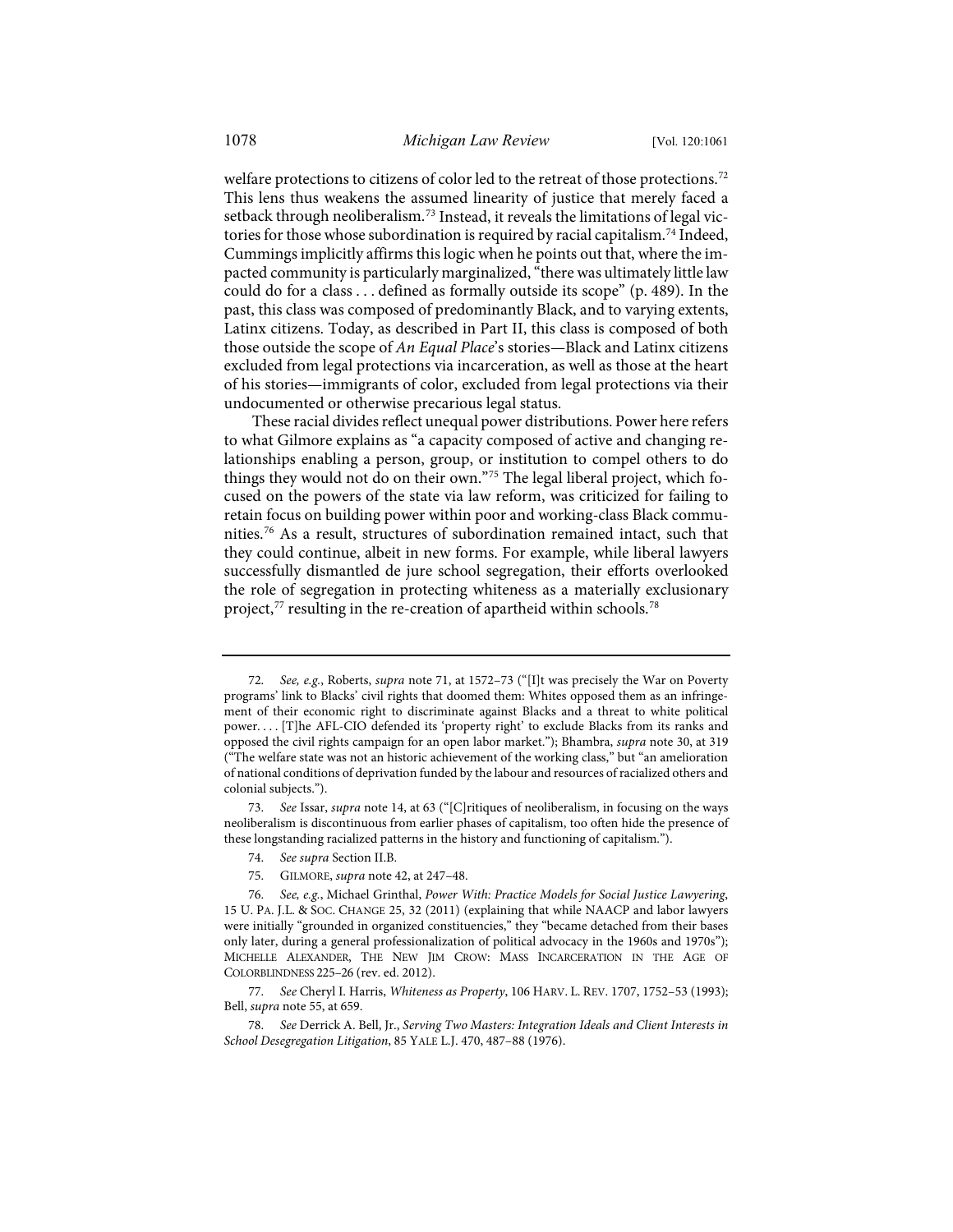<span id="page-19-0"></span>Second, understanding power in this way reveals the central role of organizing in redistributing power. Organizing is "building the capacity of the people to become central actors on the stage of history or in the drama of emancipation."[79](#page-19-1) This understanding is distinct from how Cummings uses the term "organizing" in his stories, a better word for which would be "mobilizing."[80](#page-19-2) Mobilizing is "about bringing the rank and file out to mass actions (the spectacles of resistance) such as rallies, demonstrations, pickets, strikes, and voter registration drives."[81](#page-19-3) Kwame Ture would caution Black Freedom Movement actors that "[t]o be an organizer, one must be a mobilizer, but being a mobilizer doesn't make you an organizer."[82](#page-19-4) This distinction reveals that organizing is central to the *theory of change* that a critical race lens of the law illuminates, as opposed to merely a *tactic* of change. Organizing must be embedded as part of the purpose, rather than just a tool.

Third, while organizing is central to the theory of change informed by critical race theory, law and lawyering are not irrelevant. To Cummings, alter-natives to the legal liberal project view law as irrelevant.<sup>[83](#page-19-5)</sup> But, a critical race lens understands that, for struggles of the subordinated, the law *cannot* be irrelevant. Speaking of the civil rights movement, Kimberlé Williams Crenshaw explains: "Challenges and demands made from outside the institutional logic would have accomplished little because Blacks, as the subordinate 'other,' were already perceived as being outside the mainstream."<sup>[84](#page-19-6)</sup> Instead, legal tools are necessary, but not for their intended purpose—or as Cummings assesses them—to create or enforce laws. Rather, they are necessary to "creat[e] ideo-logical and political crisis" in the status quo<sup>[85](#page-19-7)</sup> that, in turn, can "help[] to create an atmosphere in which the [subordinated] people can more readily function, organize, and move forward."[86](#page-19-8) In other words, legal tools can (and perhaps must) be used as part of the process to shift power.

Understanding social justice lawyering through the lens of critical race theory—primarily its "multiple consciousness" of the relationship between law and power<sup>87</sup>—then suggests that critiques of the legal liberal project are

<span id="page-19-1"></span><sup>79.</sup> Ajamu Nangwaya, *'Organization Is the Weapon of the Oppressed*,*'* PAMBAZUKA NEWS (Sept. 9, 2014, 3:00 AM), [https://www.pambazuka.org/governance/organization-weapon-op](https://www.pambazuka.org/governance/organization-weapon-oppressed)[pressed](https://www.pambazuka.org/governance/organization-weapon-oppressed) [\[perma.cc/XN2B-V8X3\]](https://perma.cc/XN2B-V8X3).

<span id="page-19-2"></span><sup>80.</sup> *See* Elsesser, *supra* not[e 25,](#page-7-2) at 392 (discussing how lawyers often confuse mobilizing for organizing).

<sup>81.</sup> Nangwaya, *supra* not[e 79.](#page-19-0) 

<sup>82.</sup> *Id.*

<span id="page-19-6"></span><span id="page-19-5"></span><span id="page-19-4"></span><span id="page-19-3"></span><sup>83.</sup> P. 478 (contrasting legal liberalism to "romantic progressive accounts of community mobilization outside structures of government power").

<sup>84.</sup> Crenshaw, *supra* not[e 10,](#page-3-5) at 1386.

<sup>85.</sup> *Id.*

<span id="page-19-8"></span><span id="page-19-7"></span><sup>86.</sup> ARTHUR KINOY, RIGHTS ON TRIAL: THE ODYSSEY OF A PEOPLE'S LAWYER 61 (1983); *see also* Crenshaw, *supra* not[e 10,](#page-3-5) at 1382.

<span id="page-19-9"></span><sup>87.</sup> Mari J. Matsuda, *When the First Quail Calls: Multiple Consciousness as Jurisprudential Method*, 14 WOMEN'S RTS. L. REP. 297, 298 (1992).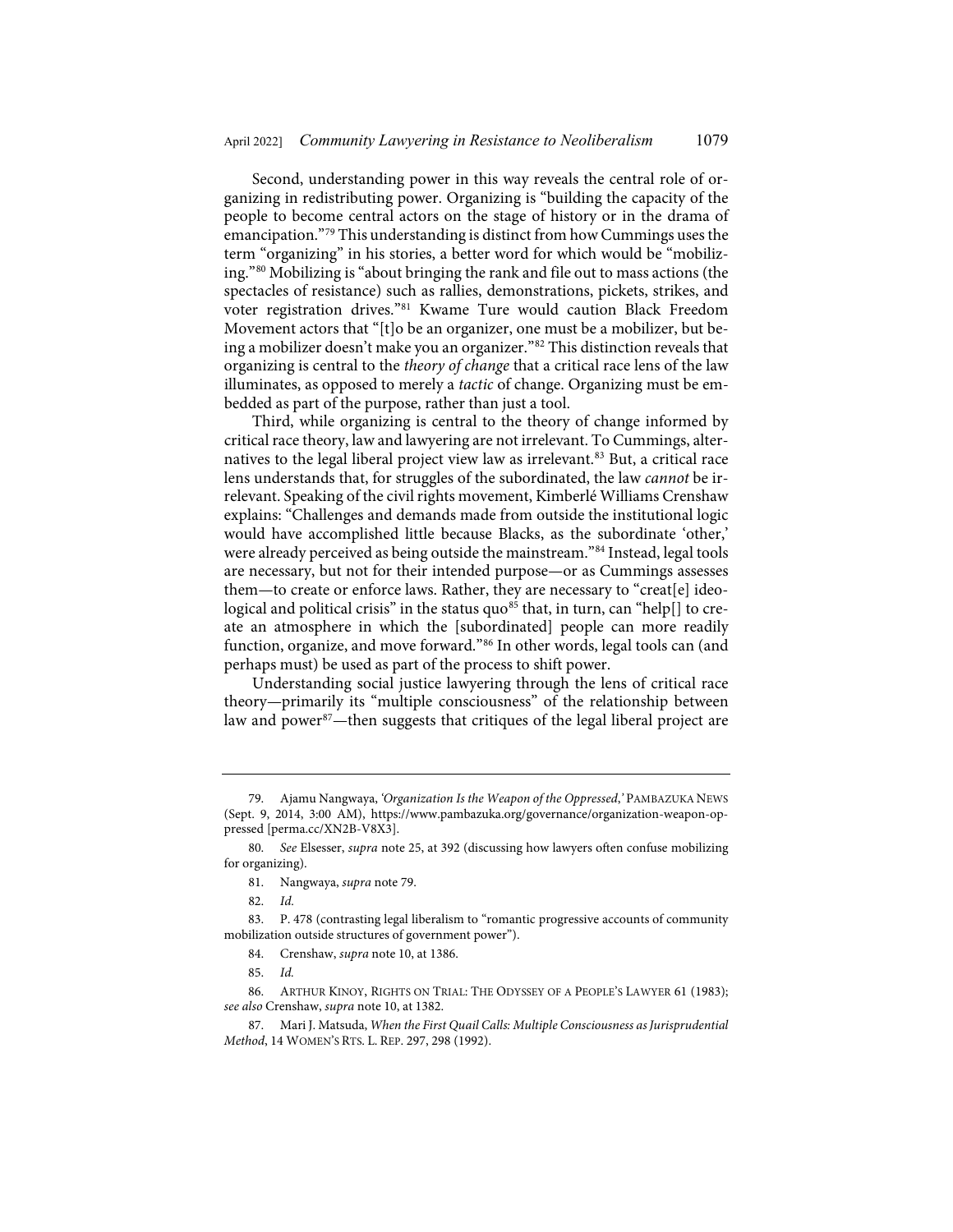not "outmoded," as Cummings suggests. They are instead necessary for lawyers to understand the theory of change undergirding their lawyering—their "why"—and, as the next Section will discuss, to help them make decisions about "how" to lawyer in alignment with this underlying theory.<sup>[88](#page-20-0)</sup> Indeed, many of the lawyers in Cummings's stories came to understand how they approach their lawyering based on these critiques. Cummings notes that it is "precisely because of their critical training" that the lawyers in these stories were able to understand the importance of working with organizers (pp. 481– 82). Their use of legal tactics may have been "liberal in practice" but in fact "radical in purpose," as they were not for their intended purpose but to help organizing structures to form or exercise their newly created power.<sup>89</sup> The lawyers were thus arguably far more useful to the communities they were supporting than if they had been trained in the legal liberal project alone.

## B. *The "How" of Social Justice Lawyering*

If the purpose of lawyering under a critical race lens is to shift power, then how can legal tactics be deployed to build power in subordinated communities? Assessing lawyering by how well it supports organizing both addresses head-on what Cummings emphasizes as the core critiques of the legal liberal project and offers a deeper understanding of the strengths and shortcomings of the lawyers' contributions to the struggles in *An Equal Place* in bringing about transformative change.

Cummings views the central criticisms lodged against the legal liberal project to be its inefficacy and lack of accountability to impacted communities in the struggle for social justice. Cummings uses various movement actors in each of the stories to demonstrate how neither critique is unique to lawyering: all activities that seek to bring about social change (i.e., all forms of protest and politics) are also limited in their long-term efficacy (pp. 483–84), and the difficulties in accountability to directly impacted communities "cut[] across different forms of representation—legal, political, and social movement" (pp. 479–80; emphasis omitted). Unfortunately, Cummings's argument that critiques of efficacy and accountability are not limited to lawyering (a notion that is difficult to dispute) prevents *An Equal Place* from offering a meaningful critique of the lawyers in its stories. Under a critical race lens, the lawyers' work would be assessed in terms of their roles in building power in subordinated communities.

Understanding organizing as a process for building power, as opposed to a tactic, addresses the efficacy and accountability critiques of the legal liberal project. As to efficacy, Cummings identifies three metrics: sustainable en-

<span id="page-20-1"></span><span id="page-20-0"></span><sup>88.</sup> *See, e.g.*, Betty Hung, Essay, *Law and Organizing from the Perspective of Organizers: Finding a Shared Theory of Social Change*, 1 L.A. PUB. INT. L.J. 4, 6 (2009) ("[T]he key to the law and organizing model—and to effective partnerships in social justice movements—is a shared theory of social change based on the primacy of affected community members.").

<sup>89.</sup> West, *supra* not[e 28,](#page-8-2) at 1804 (emphasis omitted).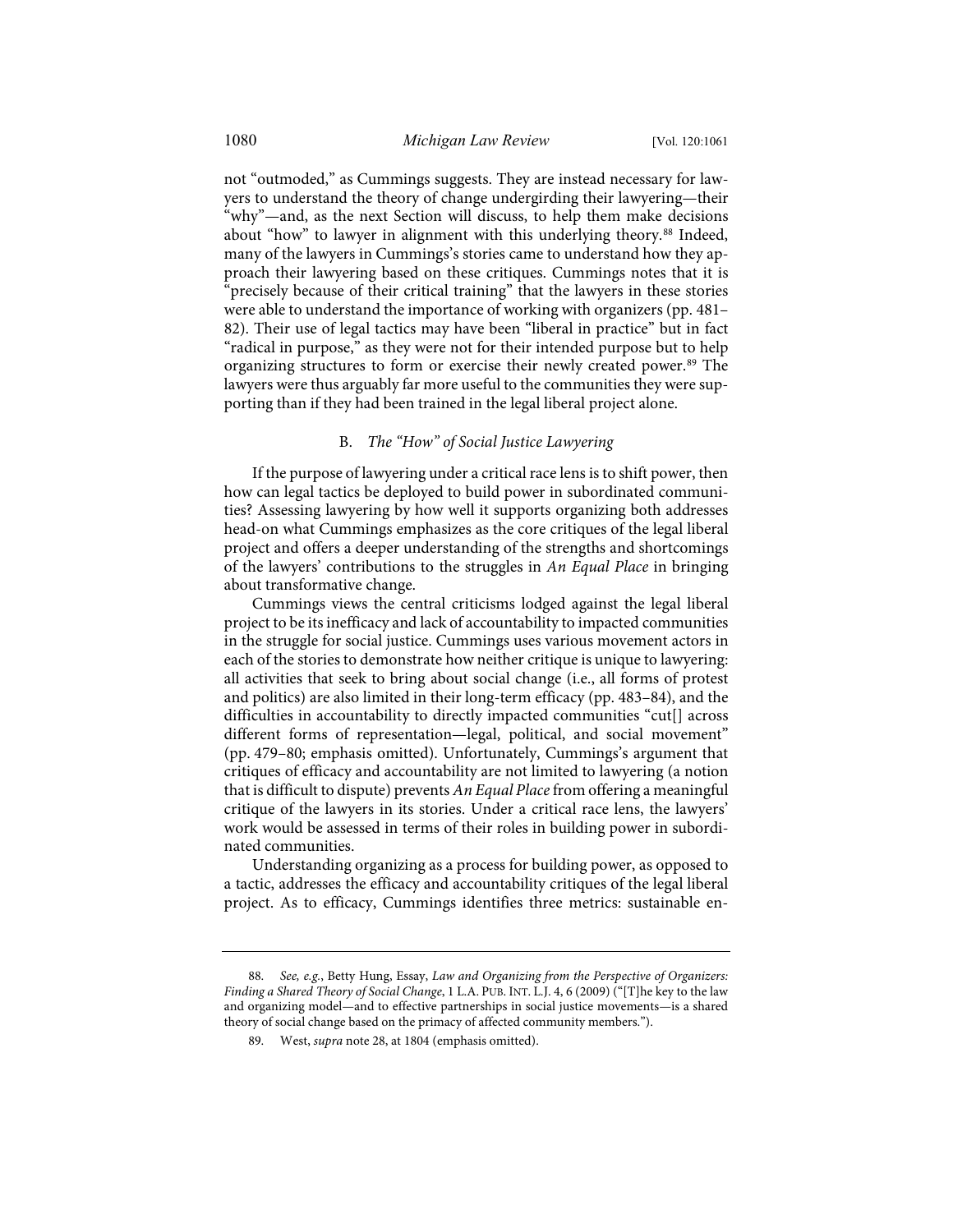forcement of legal and policy victories, protection against countermobilizations, and preventing co-option (p. 483). The process of building power within a subordinated community is to support the community's capacity to protect its victories and continually build upon them.<sup>90</sup> This form of power allows those most directly harmed by institutions to be able to dismantle and replace those institutions with ones responsive to their needs. This process is even more successful when the organizing reaches a point where it can address root causes of the harms the community is facing,<sup>[91](#page-21-1)</sup> particularly since radical demands are harder to co-opt.<sup>[92](#page-21-2)</sup>

As to accountability, Cummings specifically highlights how this problem extends to organizers, who, in addition to their target communities, are also often beholden to their ideological commitments and funders (p. 480). While this is undoubtedly an issue that organizers struggle with regularly, it is important to keep in mind that organizing, by its definition, requires accounta-bility to a community directly impacted by injustice.<sup>[93](#page-21-3)</sup> For instance, Cummings characterizes an organizer's popular education activities as stemming from an ideological commitment distinct from community needs.<sup>94</sup> But listening to the community and facilitating Freirean-style popular education<sup>[95](#page-21-5)</sup> to help community members arrive at a radical analysis of their problems is actually the core work of organizing. Such popular education activities can help ensure accountability.<sup>96</sup> We see this, for example, in the garment workers'

<span id="page-21-2"></span>92. *See* Haymarket Books, *Lawyering for Liberation*, YOUTUBE, at 26:00 (May 26, 2021), <https://youtu.be/Jxvem9THmsc> (describing how a sharper, more radical vision is harder to coopt, offering examples of "decarceral prosecutors" as opposed to "progressive prosecutors" and "anti-border work" as opposed to immigrant justice).

94. *See* p. 480.

<span id="page-21-5"></span><span id="page-21-4"></span><span id="page-21-3"></span>95. For an overview of Freirean-style popular education, see generally PAULO FREIRE, PEDAGOGY OF THE OPPRESSED (Myra Bergman Ramos trans., 30th anniversary ed. 2000) (1970).

<sup>90.</sup> *See, e.g.*, Elsesser, *supra* not[e 25,](#page-7-2) at 384; Grinthal, *supra* not[e 76,](#page-18-7) at 28.

<span id="page-21-1"></span><span id="page-21-0"></span><sup>91.</sup> *See supra* Part II. For example, organizing that helps communities build power by restructuring their economic relations into a solidarity economy addresses root causes of labor abuses in contrast to organizing for higher wages under capitalism. *See, e.g.*, Carmen Huertas-Noble, Missy Risser-Lovings & Christopher Adams, *The Liberatory Potential of Union Co-ops*, NONPROFIT Q. (July 14, 2021), [https://nonprofitquarterly.org/the-liberatory-potential-of-un](https://nonprofitquarterly.org/the-liberatory-potential-of-union-co-ops/)[ion-co-ops](https://nonprofitquarterly.org/the-liberatory-potential-of-union-co-ops/) [\[perma.cc/HK3P-99MG\]](https://perma.cc/HK3P-99MG); Carmen Huertas-Noble, *Promoting Worker-Owned Cooperatives as a CED Empowerment Strategy: A Case Study of* Colors *and Lawyering in Support of Participatory Decision-Making and Meaningful Social Change*, 17 CLINICAL L. REV. 255 (2010).

<sup>93.</sup> *See* Ewing, *supra* not[e 11.](#page-3-6)

<span id="page-21-6"></span><sup>96.</sup> Legendary community organizer Ella Baker's practice demonstrated that "[t]he process of building a movement for social transformation had to allow for, encourage, and nurture the transformation of the human beings involved." BARBARA RANSBY, ELLA BAKER AND THE BLACK FREEDOM MOVEMENT 369 (Thadious M. Davis & Linda K. Kerber eds., 2003). And thus, while leadership in social change struggles must come from oppressed communities, political education is necessary to support the development of this leadership. *See, e.g.*, *id.* at 95 ("One of the main goals of workers' education, according to Baker, was to provide the worker with 'a more intelligent understanding of the social and political economy of which he is a part.' "); MOSES & COBB, *supra* not[e 16,](#page-5-2) at 193 (quoting Ella Baker, The Black Woman in the Civil Rights Struggle: The Long View 655 (1969) (transcript available in the Duke University Libraries Repository))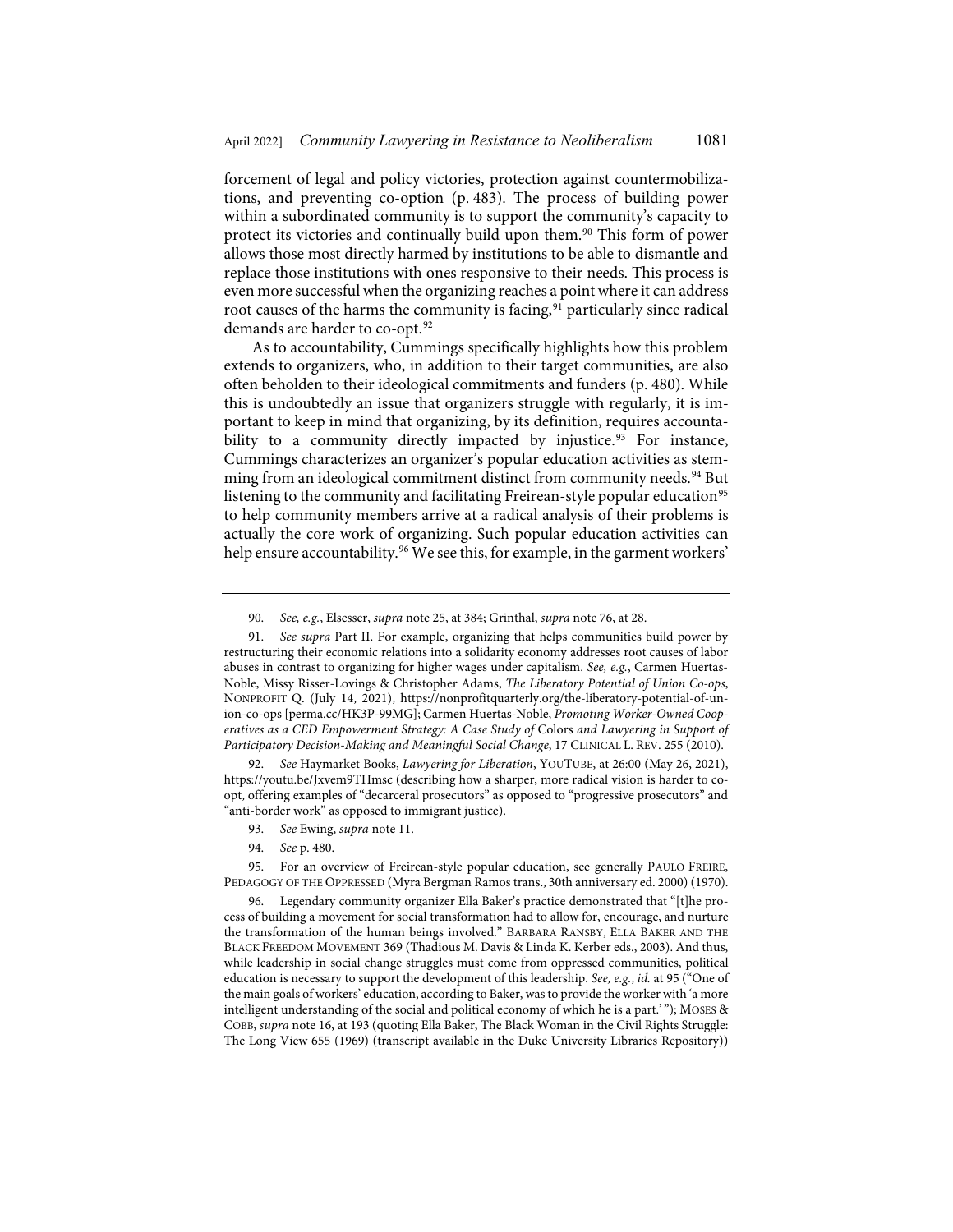story. The organizing shop—the Garment Worker Center—formed out of the legal strategy decided to move away from legal and policy tactics in order to focus on worker organizing through "popular education workshops to promote worker political consciousness and leadership development" (p. 77).

From a critical race perspective, the best metrics to determine the efficacy and accountability of *lawyering* in particular would evaluate how well it supports the process of organizing, such as whether it builds the base of the organizing project, such that more members of the impacted communities are organized; it offers ways for the organized community to exercise the power they have built; and it builds structures that allow the organized community to exercise power on an ongoing basis. These are questions organizers regularly reflect on. If lawyering is meant to support organizing, lawyers should be reflecting upon their work in similar ways.<sup>[97](#page-22-0)</sup> And because these questions will differ depending on the level and extent to which a community is organized around specific harms, there are different models to assess legal work in rela-tion to the broad spectrum on which organizing occurs.<sup>[98](#page-22-1)</sup>

*An Equal Place*'s stories captured this breadth of organizing. An analysis of the lawyering that took place in each story, framed in relation to the level and extent of organizing happening at the time, could allow for more meaningful assessment of the lawyers' work towards transformative change. For example, at one end of the organizing spectrum were stories of lawyers working with highly organized coalitions of community groups—as in the campaigns for retail workers, grocery workers, or truck drivers. An analysis that centered around shifting power would reflect on questions such as: Should lawyers ever be members of coalitions, or should they instead limit themselves to being lawyers for the coalition? When conflicts arise among coalition members, how can and should lawyers identify them and work through them? At the other end of the spectrum, were lawyers helping to organize an unorganized com-munity on the "scaffolding of litigation,"<sup>[99](#page-22-2)</sup> as was the birth story of the National Day Laborers Organizing Network and the Garment Worker Center. In these stories, an analysis that centered around shifting power may ask: How does the lawyer's role change once organizing is actively taking place? What structures are necessary to ensure community members' leadership? How should lawyers address tensions that arise with organizers?

Asking such questions would also change the metrics of assessing how successful the lawyers were in their work. For example, one metric that Cummings uses to measure lawyers' success in supporting a campaign is the ability to anticipate problems and proactively address them. An alternative, power-

- 97. *See* Grinthal, *supra* not[e 76,](#page-18-7) at 28; Elsesser, *supra* not[e 25,](#page-7-2) at 397.
- 98. Elsesser, *supra* not[e 25,](#page-7-2) at 386–90; Grinthal, *supra* not[e 76,](#page-18-7) at 29.
- 99. Grinthal, *supra* not[e 76,](#page-18-7) at 54.

<span id="page-22-2"></span><span id="page-22-1"></span><span id="page-22-0"></span><sup>(&</sup>quot;In order for us as poor and oppressed people to become part of a society that is meaningful, the system under which we now exist has to be radically changed. This means that we are going to have to learn to think in radical terms. I use the term *radical* in its original meaning—getting down to and understanding the root cause.").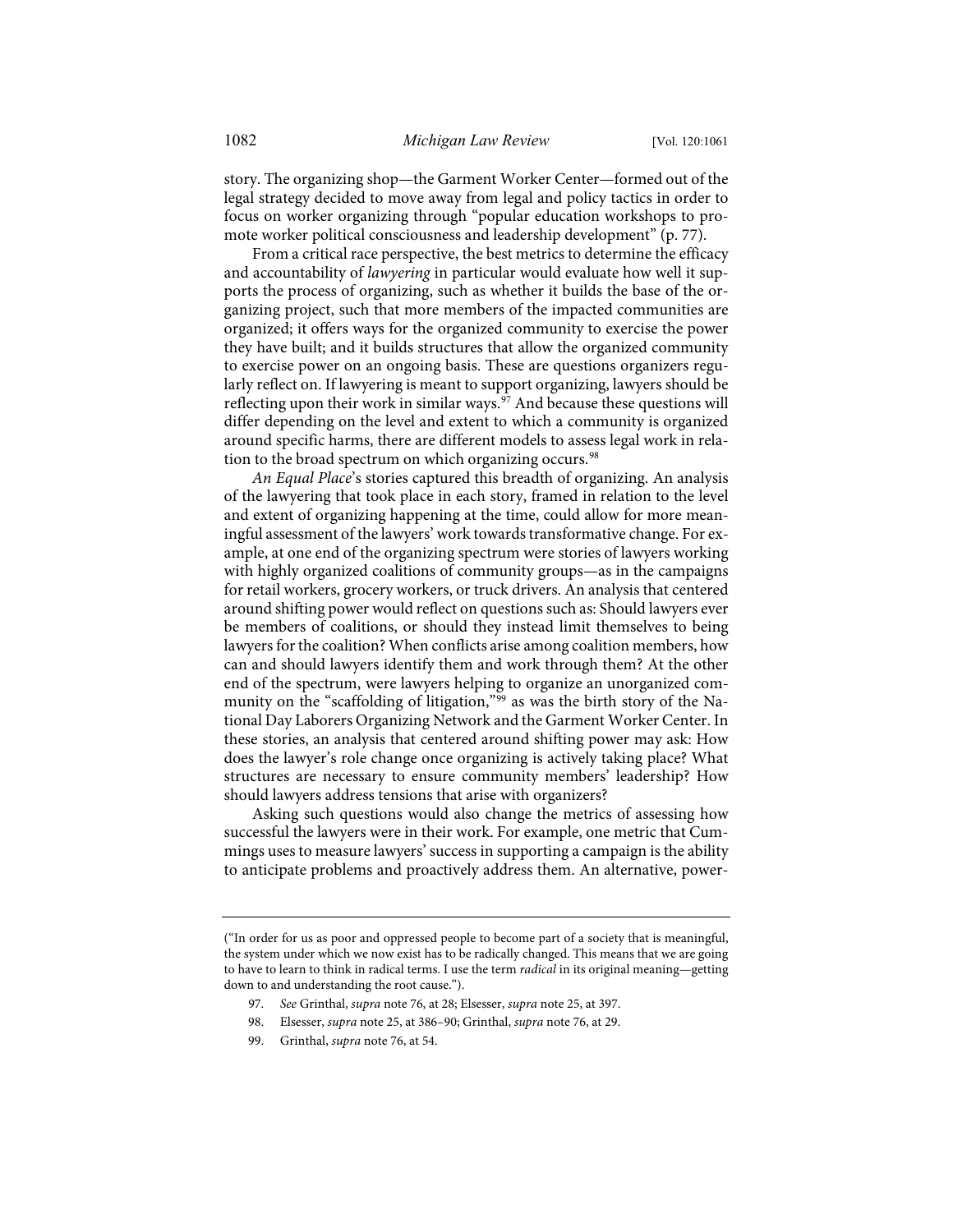based metric would measure a legal tactic's success in helping the impacted *community* do so. The truck drivers' story illustrates this point. The campaign's goals were twofold: reduce the environmental impact of old trucks coming in and out of the ports on nearby communities and reclassify truck drivers from owner-operators to workers, who could then be organized into labor unions and whose employers would bear responsibility for mitigating the trucks' environmental impact (p. 311). From the outset, there was a clear understanding that an environmental justice victory without a labor victory would result in the onus of mitigating environmental harms falling upon the truck drivers—one of the primary communities the campaign sought to help—because, as "owner-operators" of the polluting trucks, they would be responsible for updating and maintaining them (pp. 321, 352–53).

But the drivers themselves were not formally part of the campaign, and organizers did not engage them in "deep analysis of potential costs" of the campaign (pp. 442–43). The campaign had attempted a legal strategy that sought to have the law recognize the drivers as employees, thus rendering their actual employers responsible for upgrading and maintaining trucks, but this strategy failed (pp. 404–05). It was the later adopted strategy—one that used legal tactics to support the organizing of the truck drivers—that succeeded (p. 445). An alternative analysis from Cummings's would focus on the differences between the legal tactics used for the purposes of law reform (as under legal liberalism) where law was used to attempt to mitigate risks, and the legal tactics used for building power within directly impacted communities (as under critical race theory). What lessons around power shifting could be learned from such a comparison?

Finally, what Cummings characterizes as "trade-offs"—which exist in nearly any campaign—could be viewed (and thereby assessed) differently through a power lens. For example, Cummings describes several of the campaigns' enervating "us[e] [of] normative frames aligned with mainstream values" that he says can serve to "deradicalize movements," including how characterizing abuses against the garment workers as "modern day slavery" "obscured" the inherently oppressive nature of industries structured by global capitalism (p. 485). Cummings also describes how situating the campaigns for retail workers in the context of affordable housing (via CBAs) and truck drivers in the context of environmental injustices (via the "Clean Truck" campaign), as opposed to labor organizing, effectively deradicalized the demands of these campaigns (p. 484–85).

But it might be shortsighted to see these decisions as deradicalizing if the essential work of organizing is accounted for. Such normative frames may be necessary to win concrete victories that attract more community members into the organizing and demonstrate a community organization's power visà-vis elected officials (p. 485). At the same time, political education, which is a central component of organizing, could ensure impacted communities see such tactical victories as part of larger strategies in pursuit of longer-term radical goals (p. 485). Yet this role of organizing spaces—the Garment Worker Center, the beginnings of the National Day Laborers Organizing Network, the